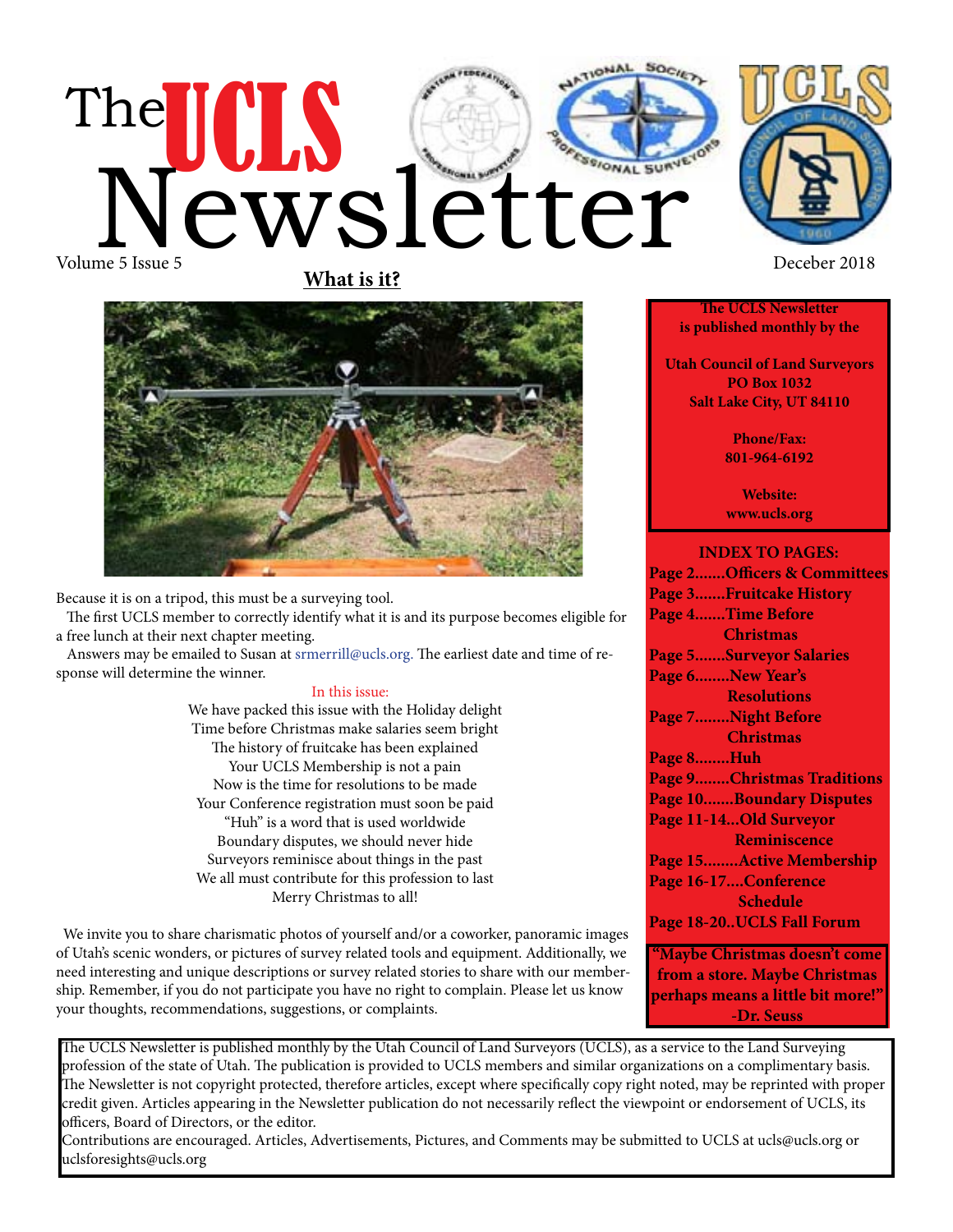#### **UCLS Executive Board 2018**

State Chair James Couts **ECI** 4229 W. 5825 S. Roy, UT 84067 Business: (801) 292-9954 Fax: (801) 292-9177 james.couts@ecislc.com

State Chair Elect Jefferson Searle 9217 S. Redwood Rd. Suite A West Jordan, UT 84084 Business: (801) 569-1315 jsearle@meiamerica.com

#### Past State Chair Dan Perry Utah Valley University 1300 West 1600 North Orem, UT 84604-2332 Business: (801) 863-8525 danperry.mba@gmail.com

#### NSPS Director Steven Dale 3600 S. Constitution Blvd., Room 250 West Valley City, UT 84119 Business: (801) 963-3218 steve.dale@wvc-ut.gov

WFPS Director Michael W. Nadeau (SL) 5226 W. Ashland Rose Dr. Herriman, UT 84065 Business: (801) 569-1315 mikenadeau.ucls@gmail.com

Book Cliffs Chapter President Harold Marshall 85 S. 200 E. Vernal, UT 84078 Business: (435) 789-1017 hmarshall@uintahgroup.com

Book Cliffs Chapter Representative Brock Slaugh P.O. Box 1580 Vernal, UT 84078 Business: (435) 789-1365 bjs@timberlinels.com

#### Color Country President

Todd Jacobsen 175 E. 200 N. Business: (435) 627-4124 todd.jacobsen@sgcity.org

Color Country Chapter Representative Rick Snyder 11 North 300 West Washington, UT 84780 Business: (435) 652-8450 rsnyder@sunrise-eng.com

Golden Spike President Andy Hubbard 5746 S 1475 E Ogden, UT 84403 Business: (801) 394-4515 andyh@greatbasineng.com

Golden Spike Chapter Representative Val Schultz 2096 W. 5750 S. Roy, UT 84067 Business: (801) 399-8018 vschultz@co.weber.ut.us

#### Salt Lake Chapter President

Brian Linam 3724 Hot Springs Lane Lehi, UT 84043 Business: (801) 608-6108 brian@benchmarkcivil.com

#### Salt Lake Chapter Representative

Brian Mitchell 2001 S. State St. #N1-400 Salt Lake City, UT 84114 Business: (435) 468-8240 E-mail: bmitchell@slco.org

Timpanogos President Chad Hill 1377 S. 350 E. Provo, UT 84606 Business: (801) 852-6746 cjhill@provo.org

#### Timpanogos Chapter Representative

Jim Kaiserman 1020 Sage Circle Heber City, UT 84032 Business: (435) 657-3222 jkaiserman@co.wasatch.ut.us

Administrative Secretary Susan Merrill PO Box 1032 Salt Lake City, UT 84110 (801) 964-6192 srmerrill@ucls.org

#### Board/Committees Volume 5 Issue 5 December 2018 The UCLS Newsletter

Treasurer Brad Mortensen (SL) 3268 S. 930 W. Syracuse, UT 84075 Business: (385) 272-8106 bmortensen@meiamerica.com

**Chapter Vice Presidents:** Book Cliffs Brandon Bowthorpe bbowthorpe@uintahgroup.com<br>untry Brad Petersen Color Country brad2765@gmail.com Golden Spike Ken Hawkes kenh@awagreatbasin.com Salt Lake Christopher Donoghue christopher.donoghue@slcgov.com Timpanogos Travis Warren twarren@spanishforl.org

**Chapter Secretary/Treasurer** Paul Hawkes

paul@trisatesurvey.com Color Country Mike Draper snow-md@hotmail.com<br>
vike Travis Gower Golden Spike gwlsurvey@gmail.com Salt Lake Shad Hall shadpls@gmail.com Timpanogos Chad Poulsen chad@lei-eng.com

**Committees & Committee Chairs** Legislation Doug Kinsman doug@ensignutah.com Education Steve Collier scollier@co.weber.ut.us Publication Steve Keisel svkeisel@gmail.com Standards & Ethics Evan Wood evan.wood@pioneerlandsurveying.net<br>bership Brian Linam Membership brian@benchmarkcivil.com Public Relations Vacant

Testing Darryl Fenn dfenn@merid-eng.com Workshop & Convention Todd Jacobsen tjacobsen@sgcity.org Historical Charles Heaton charles.heaton@esieng.com Matt Peterson matt.peterson@esieng.com Construction Survey David Mortensen DMortensen@bushandgudgell.com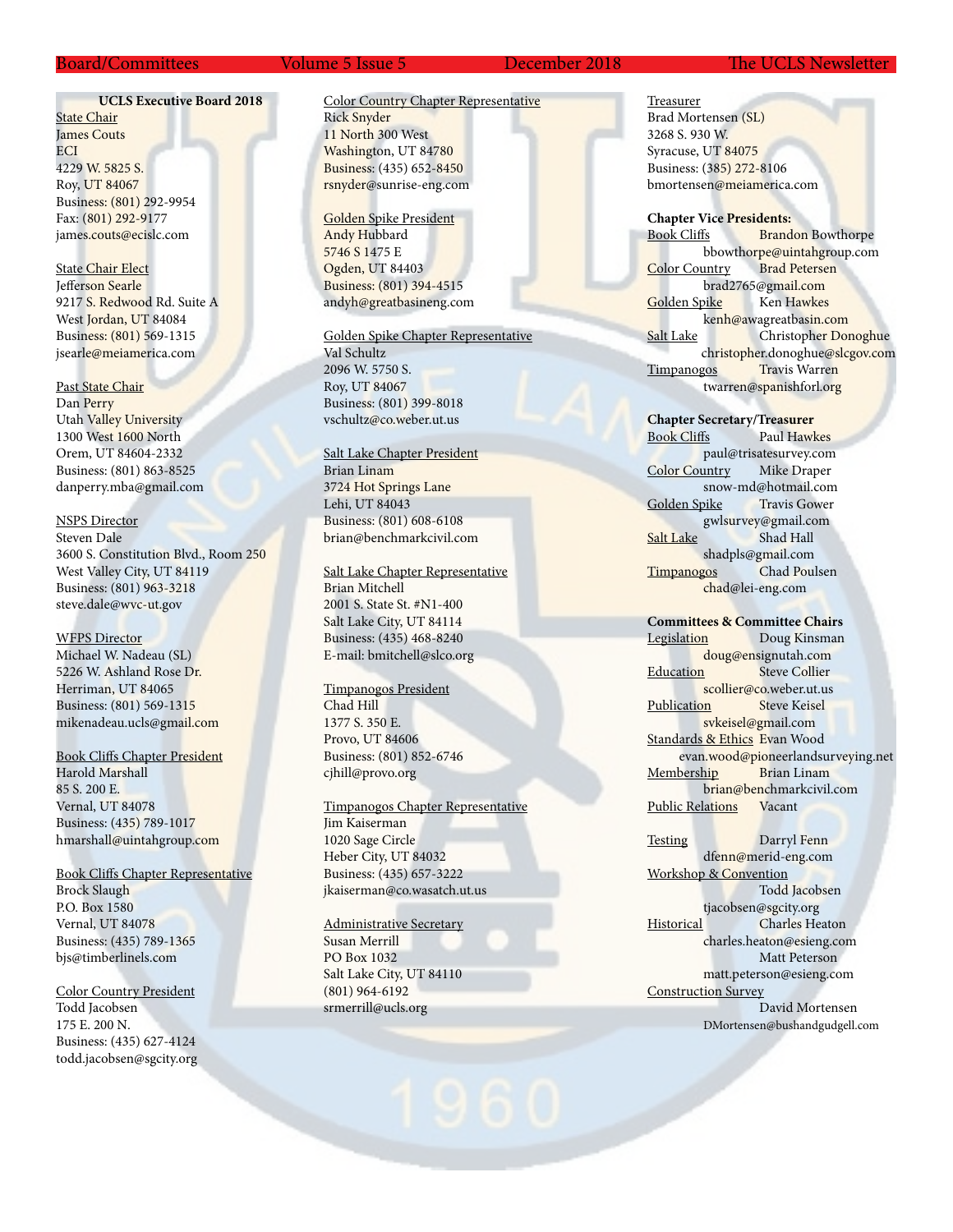### **The History of Fruitcake**

#### by: Lee Colvin

 No one ever eats a fruitcake. It is always given as a gift, then rewrapped and given to someone else. The process continues until someone in the chain is creative enough to come up with a use for one, such as a doorstop or wheel chock.

 If a fruitcake contained fruit, it might be considered edible. But instead, it contains tiny fragments of colored synthetic polymer, which have the texture of a pencil eraser and the taste of year-old antifreeze.

 Johnny Carson once postulated that there is only one fruitcake in the world, its constant circulation giving the impression that there are millions of them. My research confirm that, up until 1993, there was indeed only one. In June of that year, a technological breakthrough enabled its replication into millions of fruitcake clones. Let us now review the landmarks in fruitcake history:

1107 A.D. -Fruitcake invented by an alchemist attempting to turn calking tar into gold.

1321 A.D. -Fired from a catapult during the Crusades, the fruitcake breaches a wall around the ancient fortified city of Sidon, allowing the Christians to swarm inside and defeat the Muslim defenders.

1409 A.D. - A treasured artifact of the Crusades, the fruitcake is given by the Pope to an English prince in need of a replacement cobblestone for his driveway. This marks the beginning of its use as a circulating gift.

1773 A.D. -The fruitcake comes to America as ballast in the hold of a tea freighter. In their haste to jettison the loathsome loaf, the colonists heave their entire cargo of tea overboard into Boston Harbor, creating the Boston Tea Party and hastening the American Revolution.

1861 A.D. -Eleven southern states secede from the Union when Abraham Lincoln tries to give the fruitcake to the governor of Georgia for Christmas.

1876 A.D. - General George Armstrong Custer presents the fruitcake to chief Sitting Bull as a peace offering. Mistakenly believing that Custer is trying to humiliate him by publicly offering him a gaily-decorated buffalo chip. Sitting Bull leads 3,000 Sioux warriors in a massacre of Custer and his entire regiment.

1898 A.D. -Accidentally dropped from the bridge of the battleship Maine, the fruitcake holes the vessel amidships, causing it to sink in Havana harbor and triggering the Spanish - American war.

1968 A.D. -Taken to the moon for permanent disposal by Apollo 11 astronaut Neil Armstrong. Buzz Aldrin mistook it for a moon rock sample, and brought it back to earth on the return flight.

1993 A.D. -Scientists unlock the secret of the fruitcake, synthesizing the tiny colored "fruits" from jellied automatic transmission fluid. Petrochemical recyclers immediately flood the market with millions of fruitcake replicas.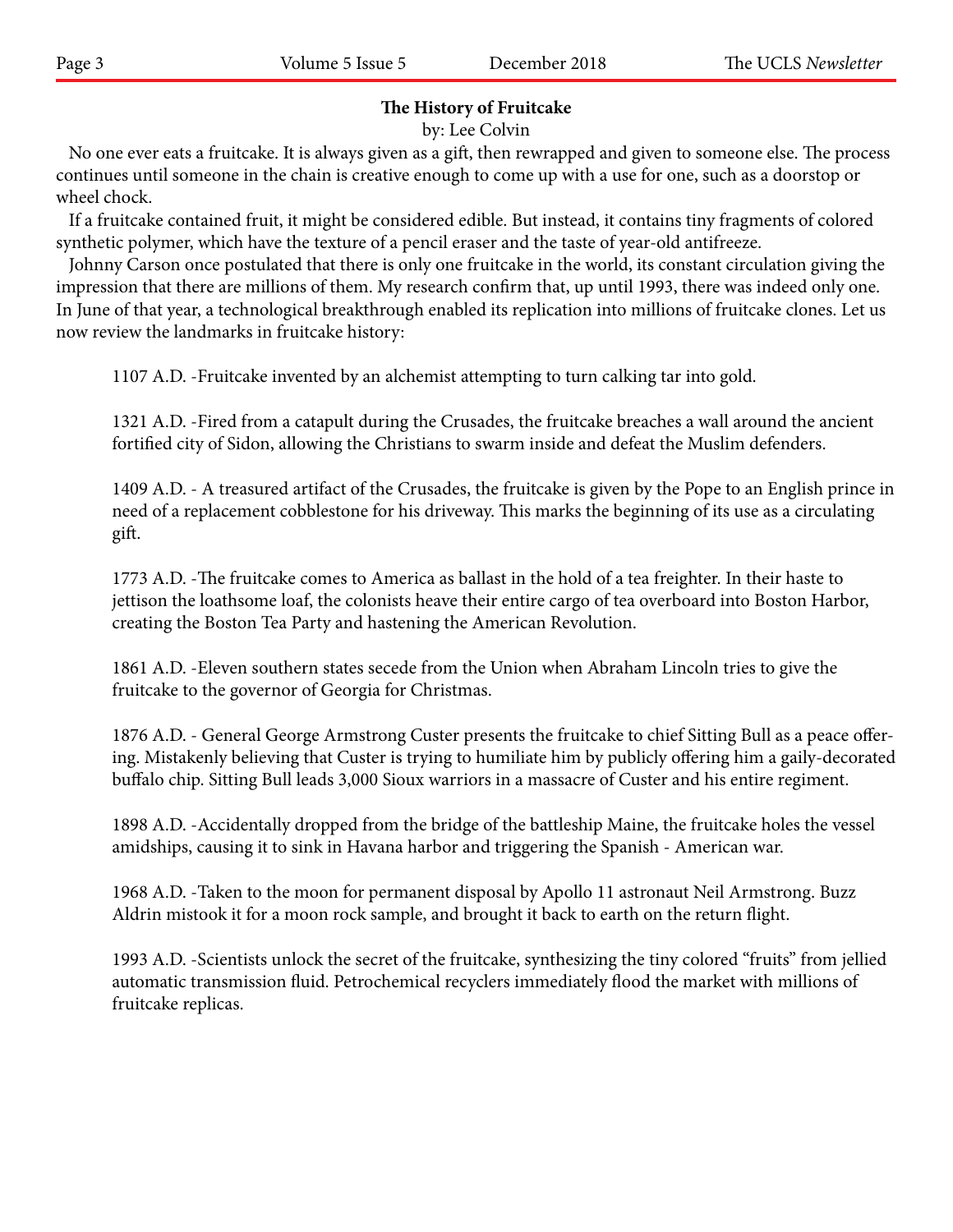#### **The Time Before Christmas - November 2018**

Christopher M. Wickern, PLS

'Twas the time before Christmas, when all through the land...

Corners were missing, confusion at hand. Marks on the ground, could no longer be found.

Evidence of the past, did not seem to last.

Some were deemed lost with the passage of time. And the meddlers had meddled, the land was unsettled.

Friends became foes with no monuments secure, No Peace to be found, the cadastre unsure.

The family was nestled before the hearth and fire, When out near the fence, there arose such a clatter, I sprang to the deck to see what was the matter.

When what to my wondering eyes did gain? A man marking boundaries in the public domain. That moment I knew... a Surveyor by name.

More rapid than eagles the courses they came, as the humble Surveyor called each distance by name. "Now Vera and Arpent, Rod and Chain", we go to find line and mark them quite plain.

The courses were laid and distances met, Across the broad valley to the store that was set, The stone that was found had been hidden by time.

He ran the lines and bounded his way, All the way round to the beginning point, they say. Marks were found, restored to their place, He set his caps, secure, for posterity's sake.

He marked the line plainly for all to see. The only thing left was to draw up the plat and tend his aching knee.

The cold and snow he left behind him. He knew he must eat... but was simply content to get off his feet. He changed his wet clothes and warmed up his skin and that's when he knew, the map must begin.

With the findings he noted, and boots on the mat, He sipped his hot coffee and drew up his plat,

His footsteps were large as he crossed that last hollow, He leaves his marks for others to follow. His work not complete 'till all was in order, His map now enshrined in the book of the Recorder,

The commission fulfilled, the boundaries now settled, Confusion was gone despite those who meddled.

In the time before Christmas, Peace was at hand. Foes were again friends throughout all the land.

My humble prayer for my fellow surveyors, Take heart your high calling, in you the public does trust.

May your lines be clear and monuments found!



Uh oh . . . it's a whiteout.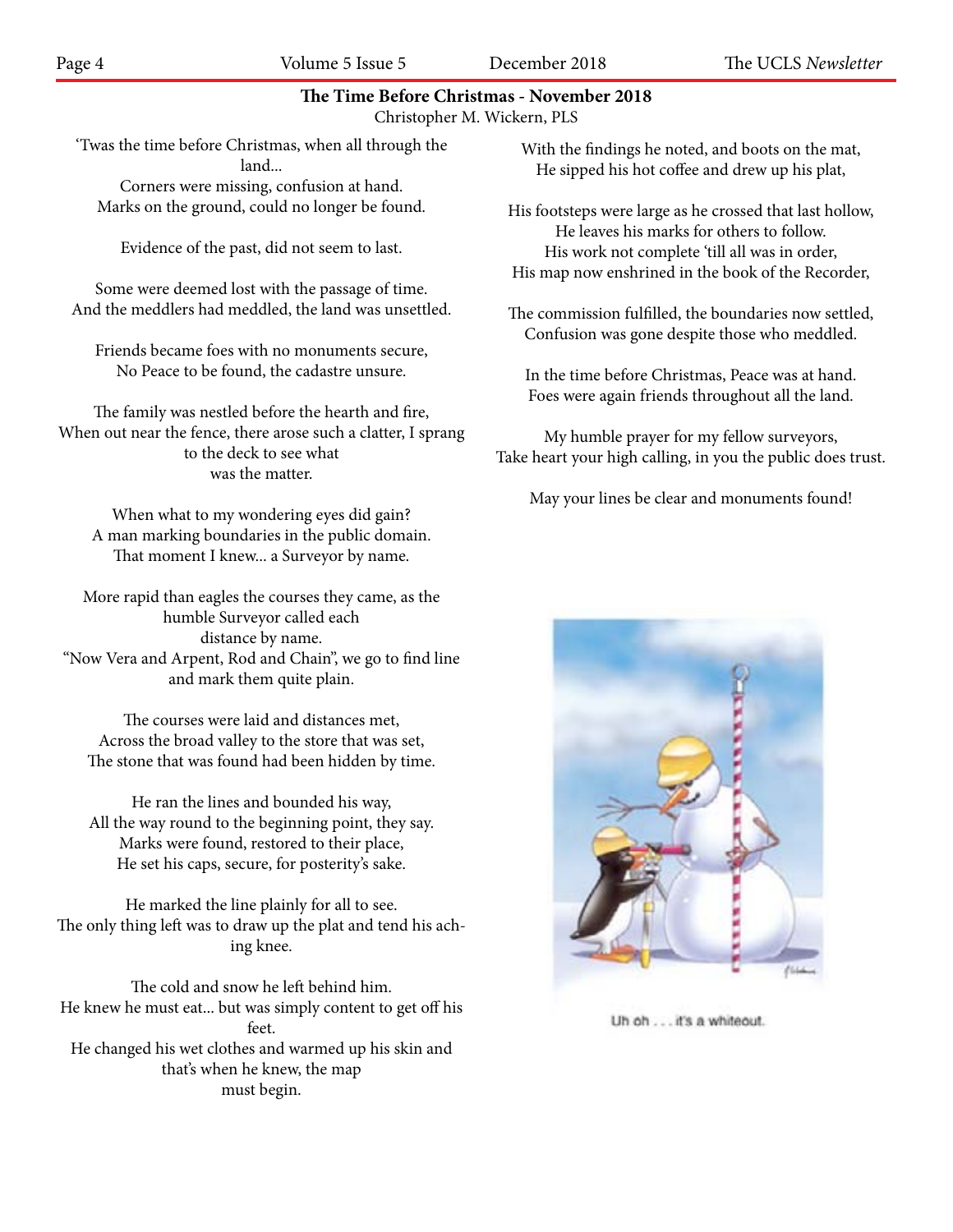I hope that you all had a good Christmas and I wish you all a very Happy New Year, but talking about Christmas I must tell you about my Granddaughter who came to me just before Christmas wanting help.

She said "Grandpa can you help me because Mom has been so good to me and I want to buy her a present but I have no money."

"Of course" I said, "but why don't you send a letter to Santa Clause as I am sure he would help you?"

 "That's a good idea" she exclaimed, and immediately sat down to write her letter that went something like this.....

#### *Dear Santa,*

 *I would like you to bring a present for my mom, but I am not sure what you will bring so if you would send me \$10 I can buy the present for her, as I know the kind of things she likes. She is so good to me and she deserves a good present.*

 *Please send it quickly in time for Christmas. Lots of love Lucy*

 Given the task of sending the letter to the North Pole, I went to the local post office to dutifully complete my assignment. The postmaster led me to a red box marked "Santa Clause" to which I deposited the letter.

 The post office employees must have sorted the letter and donated money to Olivia's cause. She received a letter addressed from the North Pole, a \$5 bill, and a note saying "from Santa."

 How pleased she was to open the letter and see the \$5 bill. However, a disappointed look soon came upon her face and she quickly scribbled a reply.

#### *Dear Santa,*

 *Thank you very much for the gift of \$5. I did ask for \$10 but you do not need to send me another \$5. Those thieves in the post office probably stole the money and I am sure Grandpa will give me the rest. Lots of Love Lucy*

**A man is flying in a hot air balloon and realizes he is lost.** He reduces his height and spots a man down below. He lowers the balloon further and shouts: "Excuse me, can you help me? I promised my friend I would meet him half an hour ago, but I don't know where I am."

 The man below says: "You're in a hot air balloon, hovering 30 feet above this field between 40 and 41 degrees latitude and 120 and 124 degrees west longitude.

'You must be a surveyor," says the balloonist.

"I am," comes the reply. "How did you know?"

 "Well," says the balloonist, "everything you have told me is technically correct, but it's of absolutely no use to me and I still don't know where I am."

The man below says: "And you must be a land developer."

"Well yes," replies the balloonist, "but how did you know?"

 The Surveyor says: "You don't know where you are or where you're going. You've made a promise that you can't keep, but now you expect me to solve your problem. You're in the same position as you were before we met, but now it's my fault."

### **Land Surveyor Salaries in the United States**

Salary estimated from 1,037 employees, users, and past and present job advertisements on *Indeed* in the past 36 months. Last updated: November 22, 2018

### **How much does a Land Surveyor make in the United States?**

The average salary for a Land Surveyor is \$78,966 per year in the United States. Salary estimates are based on 1,037 salaries submitted anonymously to *Indeed* by Land Surveyor employees, users, and collected from past and present job advertisements in *Indeed* in the past 36 months. The typical tenure for a Land Surveyor is 1-3 years.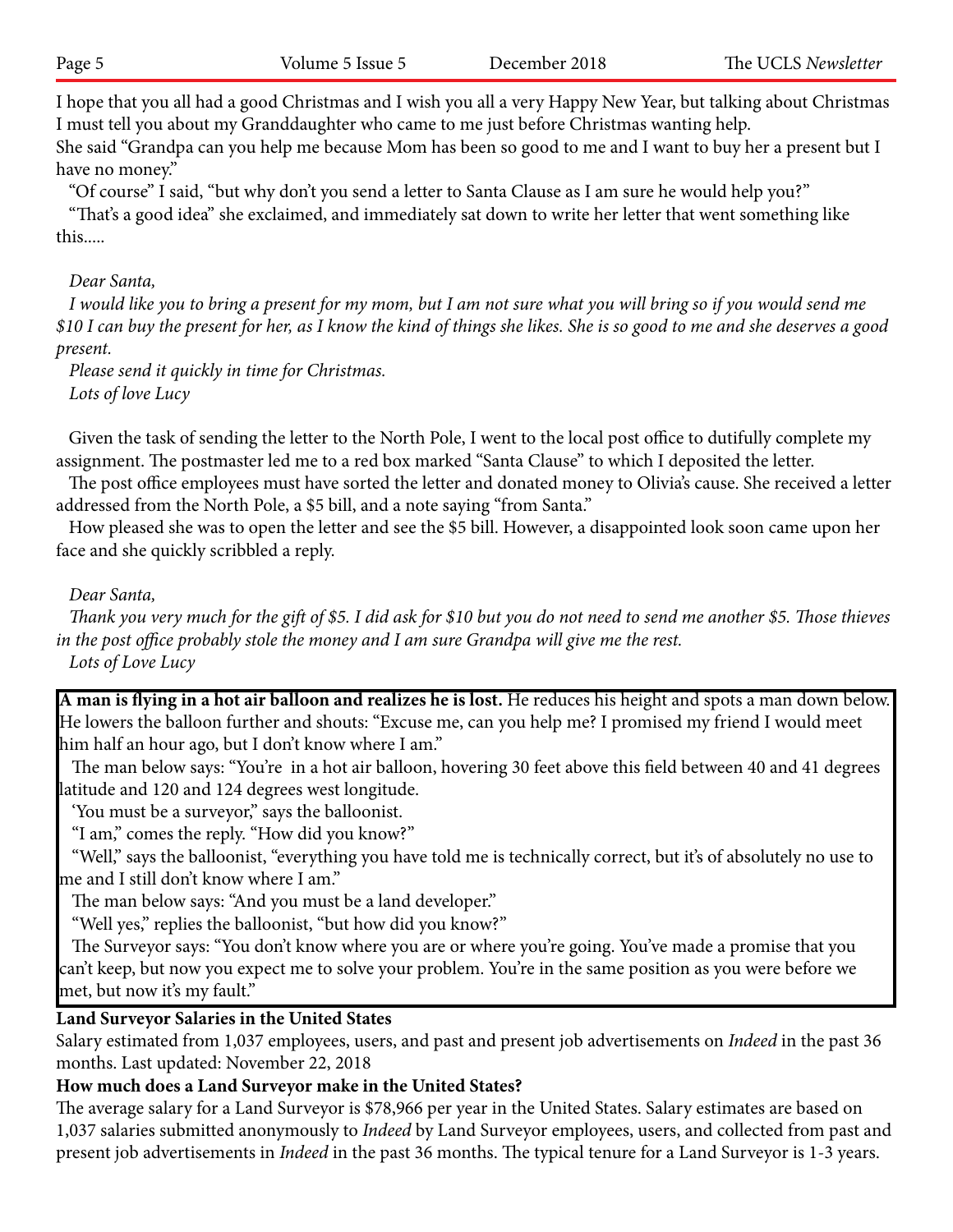#### **New Years Resolutions**

By: Lee Colvin

- 1. Keep daily calorie intake below 50,000
- 2. Do not shave with gasoline powered equipment
- 3. Do not use corporal punishment on children whose chemistry set contains nuclear material
- 4. Eliminate all sexist attitudes. Visualize the Sports Illustrated swimsuit edition models in heavy winter clothing.
- 5. Do not humiliate the homeless by giving them clothing from your current wardrobe
- 6. Share the mixed nuts with your family before picking out all the cashews
- 7. Save a dust mite shed skincells generously
- 8. Install a louder horn in your car so you will not have to honk so often
- 9. Bathe often enough that the loosened dirt can be described as "particles" rather than "bergs"
- 10. Be creative use toes instead of fingers to show your contempt for motorists who cut you off
- 11. Keep your speed below 70 mph when applying makeup or using a cell phone while driving in heavy traffic
- 12. Show respect for endangered species eat spotted owls sparingly
- 13. Minimize criticism of the Eisenhower administration
- 14. Cut down on air pollution by refusing to exhale before brushing your teeth in the morning
- 15. Do not greet church leaders or public officials with the words, "Hey Dude!"
- 16. Promote highway safety by removing your vehicle from potholes promptly
- 17. Help preserve our right to keep and bear arms repel attackers with dynamite, not guns
- 18. Use plutonium only as directed
- 19. Maintain your uvula in good condition
- 20. Use the stairs in public buildings to avoid getting stuck on the escalator if the power fails
- 21. Do not floss your teeth within 20 feet of a public mirror
- 22. Do not force children to watch Lawrence Welk re-runs
- 23. Appreciate Andrea Bocelli's voice
- 24. Find out who Andrea Bocelli is
- 25. Do not operate jet fighters while texting
- 26. Recycle aluminum cans, but not navel lint
- 27. Only volunteer to crush grapes with your bare feet at a local winery if your podiatrist has verified that you are 100% free of toe jam
- 28. Keep your underarm hair shorter than your sleeves
- 29. Review these excellent suggestions monthly to ensure that you are staying on track

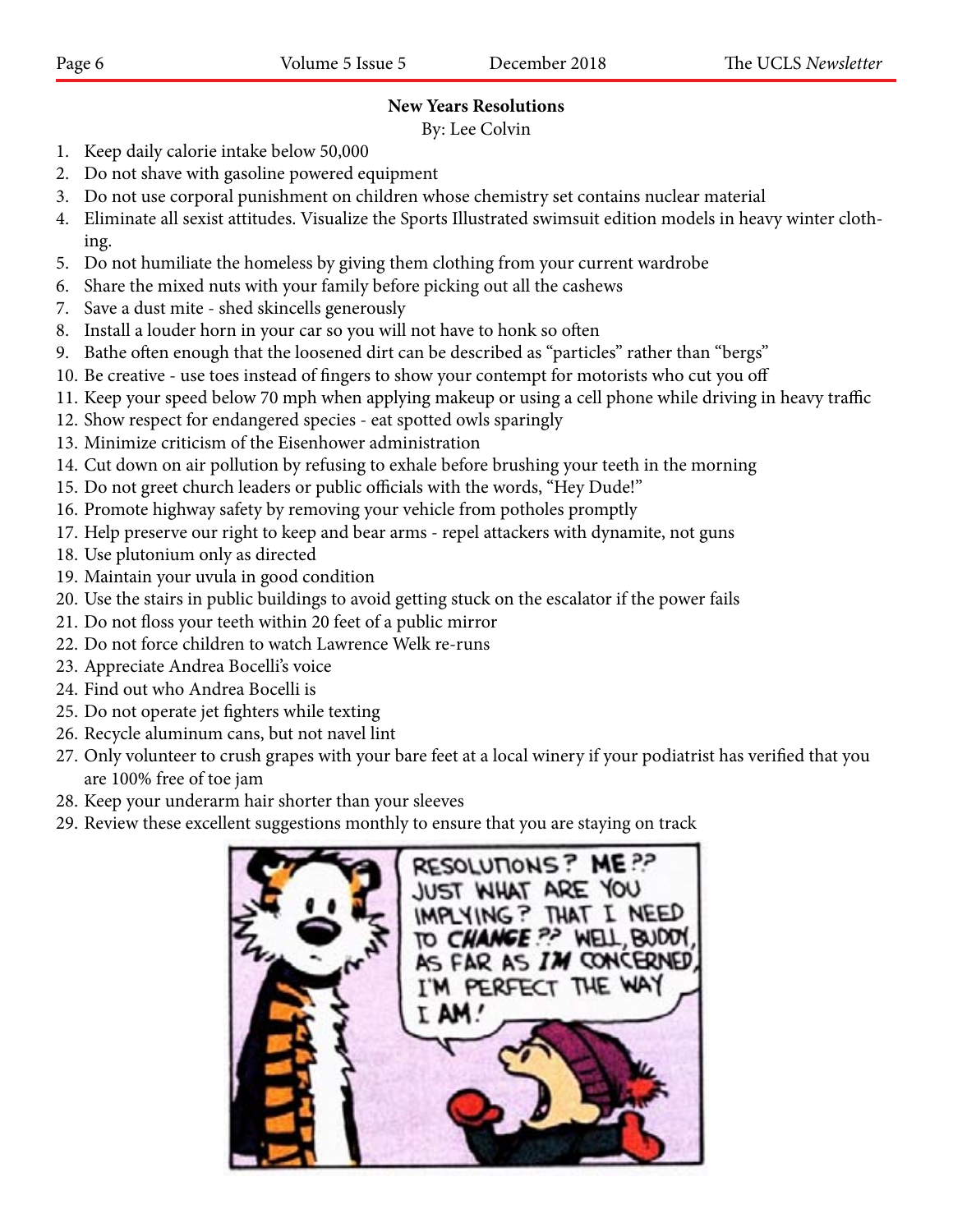Twas the night before Christmas, when all through the house

This troubled leader was stirring, annoying the mouse. As things move along will the employees still care? This new and bold vision, will we ever arrive there.

I so wanted to relax, get snug in the bed But fear of the unknown danced in my head My wife with her book, and me with my Mac Hoping to settle down for a long winter's nap.

When there in my task bar, I saw an icon Into my inbox an email had gone. "Bad news" my mind thought in a flash, "We must have done something to lose some cash".

As the light from the screen gave off a soft glow, I pondered and hoped it's something I already know. When what to my wondering eyes should appear, But a message of thanks and tidings and cheer.

The address was strange, but still quite familiar I knew in a moment it must be Jill from HR. Surprised by how this message to me came I was shocked and humbled as I read all the names.

There was Jason and Margie and Angie and Jack, And the intern from marketing who has that thing on his back,

From the people downstairs to the folks down the hall, I read through the names and it included them all.

Possibly cruel, possibly kind, "What's in this message?" entered my mind. So to the 'Read email" link I went, To finally know just what was sent.

With a move of my hand and a deftly placed click, The message opened, although I felt sick. I wasn't quite sure of just what to expect, For a moment in time, I was a bit of a wreck.

There were pleasant reminders of the year gone by Pictures from parties like the 4th of July. A collection of colleagues and friends, what a sight! This was beginning to turn into a quite pleasant night. The message was crafted with such effort and thought, I felt I was receiving so much more than I ought. The pictures were nice and whisked me away, To happy times, each a very special day.

The tip of my pen, I held tight in my teeth, As these thoughts encircled my head like a wreath. The message was clear and touched my heart, It reached out and grabbed me from the very start.

"We know you work hard", the message began, "With grace and poise and an attitude 'We Can'" "You care about us, and it really shows" "We sent this message because we want you to know."

"We want to say thanks for a year spent with you" "Our work is much more pleasant because of all you do"

"Keep up the good work and never despair." "When things get tough, we'll always be there."

I closed my computer with a smile on my face, I could now rest in a peaceful place. "I'm the most fortunate leader", I said to my wife. "Merry Christmas to all and to all a good night."

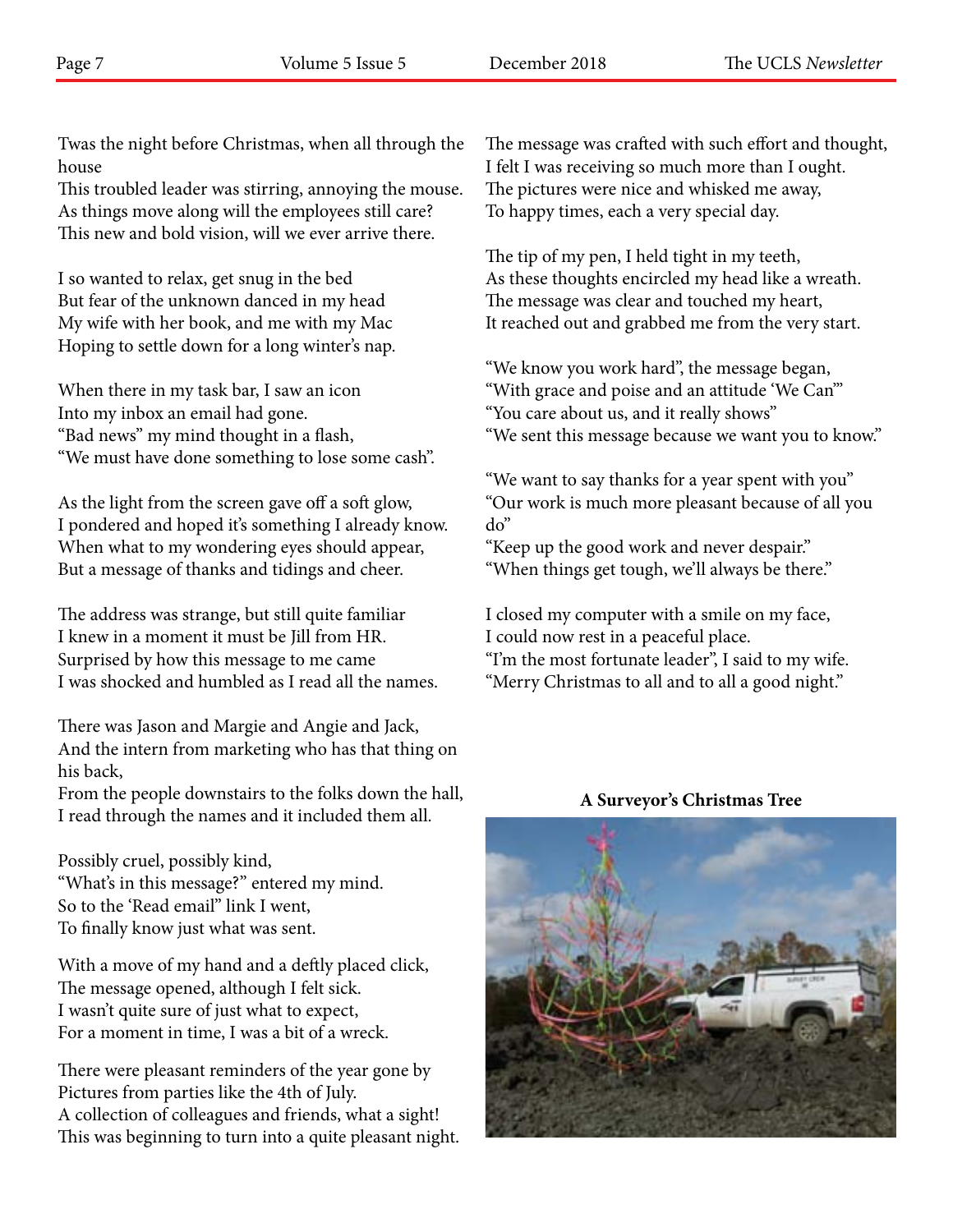#### **"Huh" Is the Closest Thing We've Found to a Universal Word**

February 26, 2018

#### Written by Joanie Faletto

 Imagine standing in front of someone who only speaks a language that's entirely foreign to you. You have a message to relay to them, but don't know how to communicate it. Can you come up with a common sound? A gesture? An unmistakable written symbol? It's a difficult scenario. There is one word that could build a tiny little bridge across all language barriers: Huh?

#### **The "Huh" Heard 'Round the World**

You say it when you're confused. You say it when you didn't hear what was said. You say it when you're just starting to realize something. It may feel like an instinctive reaction, but it's not. You likely take the automatic, guttural "huh" for granted, but this unassuming word holds a lot of power. Research points out that "huh" is much more than a filler, and more useful than a puzzled interjection. According to a 2013 study by researchers at the Max Planck Institute for Psycholinguistics in Nimegen, the Netherlands, "huh" is a universal word. What that means is that it's understood the world over, regardless of language or culture. We challenge you to think of another word that can do that.

Researcher Mark Dingemanse and his team analyzed recorded bits of informal language from five continents, including Spanish, Chinese, Icelandic, and indigenous languages from Ecuador, Ghana, and others. Of the 31 dialects they compiled, all had this one little word in common. It wasn't just that they share a short word that requests clarification; every "huh" across the language audibly resembled "huh". As stated by the researchers, "The similarities in form and function of this interjection across languages are much greater than expected by chance." **What's in a Word?**

Identifying "huh" as a universal word implies that it's, well, a word. (Huh, who knew it has an entry from Merriam Webster?) Like it or not, it follows the rules of language. The researchers argue that exclaiming "huh" is more complex than just a reactionary utterance, showing that it is a "lexical, conventionalized form that has to be learnt, unlike grunts or emotional cries." Yes, that means somewhere along the line, you actually learned the word "huh," just like all the other vocabulary words you use every day. "Huh" can be considered a universal words because it is not innate; it's learned and it has distinct meanings. It doesn't exist in the animal kingdom, whereas emotional cries do, and young kiddos don't use it until after they start speaking.

 "Huh" is then both a word, and a universal one, because "it is shaped by selective pressures in an interactional environment that all languages share: that of other initiated repair," says the researchers. As Arika Okrent explains in Smithsonian Magazine, " The dynamic, often fraught environment of human conversation, in which grave misunderstanding or a hurt feeling or an embarrassing gaffe is never more than a syllable away, calls for a word that instantly signals a need for clarification, is as brief as possible and is easy to produce, without complicated tongue coordination or lip movement."

 But is "huh" a truly universal word? Does it pop up in every language on Earth? Are the researchers sure it'll turn up everywhere they look "No," Dingemanse tells Smithsonian, "but we are ready to place bets."

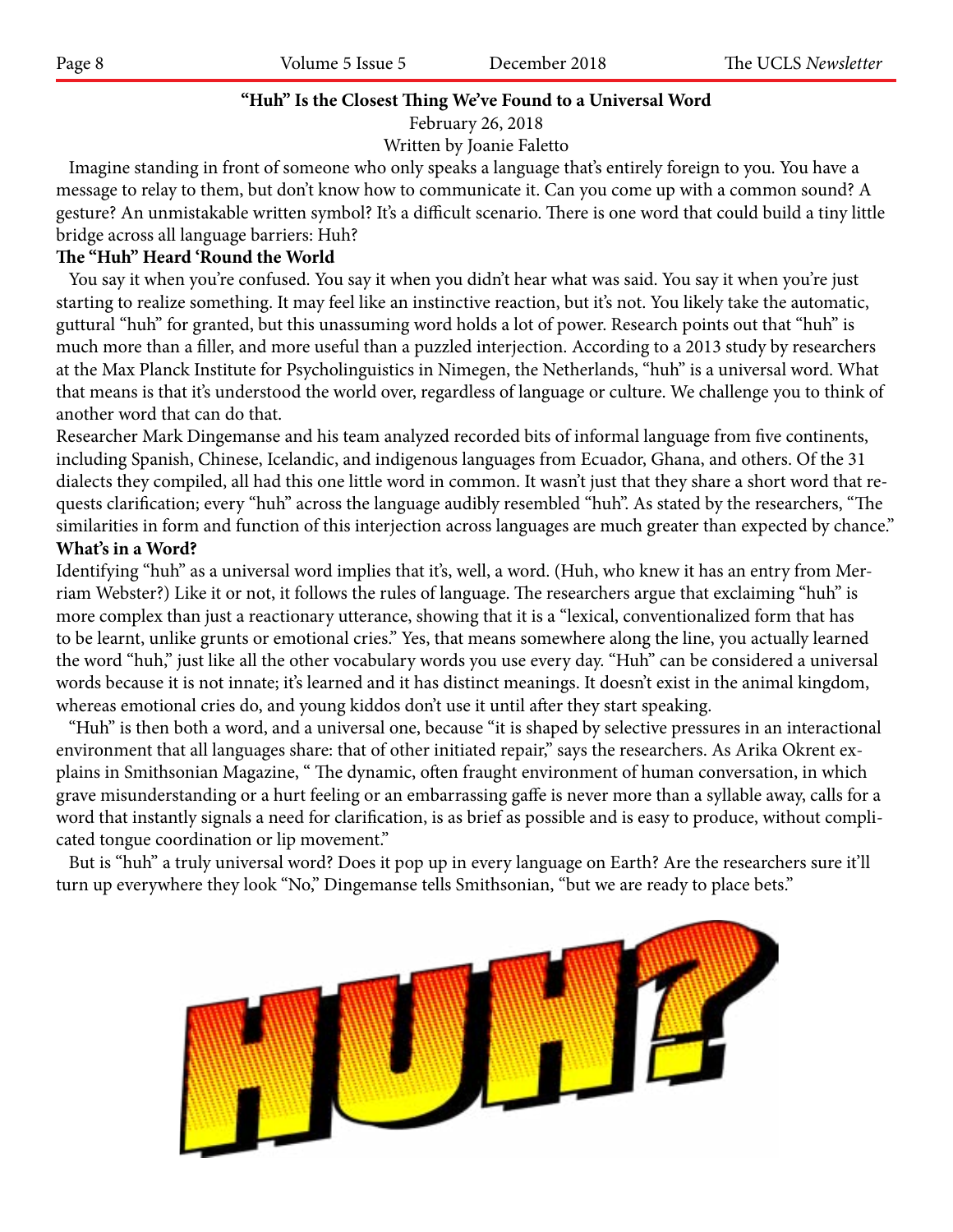#### **11 weird and wonderful Christmas traditions from around the world**

#### **• Giant Lantern Festival, Philippines**

 The Giant Lantern Festival (Ligligan Parul Sampernandu) is held each year on the Saturday before Christmas Eve in the city of San Fernando- the "Christmas Capital of the Philippines." The festival attracts spectators from all over the country and across the globe. Eleven barangays (villages) take part in the festival and competition is fierce as everyone pitches in trying to build the most elaborate lantern. Originally, the lanterns were simple creations around half a metre in diameter, made from 'papel de hapon' (Japanese origami paper) and lit by candle. Today, the lanterns are made from a variety of materials and have grown to around six meters in size. They are illuminated by electric bulbs that sparkle in a kaleidoscope of patterns.

#### **Gavle Goat, Sweden**

 Since 1966, a 13-metre-tall Yule Goat has been built in the center of Gavle's Castle Square for the Advent, but this Swedish Christmas tradition has unwittingly led to another "tradition" of sorts - people trying to burn it down. Since 1966 the Goat has been successfully burned down 29 times - the most recent destruction was in 2016.

#### **• Krampus, Austria**

 A beast-like demon creature that roams city streets frightening kids and punishing the bad ones -nope, this isn't Halloween, but St. Nicholas' evil accomplice, Krampus. An Austrian tradition, St. Nicholas rewards nice little boys and girls, while Krampus is said to capture the naughtiest children and whisk them away in his sack. In the first week of December, young men dress up as the Krampus (especially on the eve of St. Nicholas Day) frightening children with clattering chains and bells.

#### **• Kentucky Fried Christmas Dinner, Japan**

 Christmas has never been a big deal in Japan. Aside from a few small, secular traditions such as gift-giving and light displays, Christmas remains largely a novelty in the country. However, a new, quirky "tradition" has emerged in recent years - a Christmas Day feast of the Colonel's very own Kentucky Fried Chicken.

#### **• The Yule Lads, Iceland**

 In the 13 days leading up to Christmas, 13 tricksy troll-like characters come out to play in Iceland. The Yule Lads visit the children across the country over the 13 nights leading up to Christmas. For each night of Yuletide, children place their best shoes by the window and a different Yule Lad visits leaving gifts for nice girls and boys and rotting potatoes for the naughty ones. Clad in traditional Icelandic costume, these fellas are pretty mischievous, and their names hint that the type of trouble they like to cause.

#### **Saint Nicholas' Day, Germany**

 Not to be confused with Weihnachtsmann (Father Christmas), Nikolaus travels by donkey in the middle of the night on December 6 and leaves little treats like coins, chocolate, oranges and toys in the shoes of good children all over Germany, and particularly in the Vavarian region. St. Nicholas also visits children in schools or at home and in exchange for sweets or a small present each child must recite a poem, sing a song or draw a picture. In short, he's a great guy. But it isn't always fun and games St. Nick often brings along Knecht Ruprecht (Farmland Rupert). A devil-like character dressed in dark clothes covered with bells and a dirty beard, Knecht Ruprecht carries a stick or a small whip in hand to punish children who misbehave.

#### **• Norway**

Perhaps one of the most unorthodox Christmas Eve traditions can be found in Norway, where people hide their brooms. It's a tradition that dates back centuries to when people believed that witches and evil spirits came out on Christmas Eve looking for brooms to ride on. To this day, many people still hide their brooms in the safest place in the house to stop them from being stolen.

#### **• Lighting of National Hanukkah Menorah, Washington, D.C. -US**

 The Jewish holiday of Hanukkah is celebrated with much fanfare across the United States with one of the most elaborate events taking place on a national stage. Since 1979, a giant nine-metre Menorah has been raised on the White House grounds for the eight days and nights of Hanukkah. The ceremony in Washington, D.C. is marked with speeches, music, activities for kids, and, of course, the lighting of the Menorah.

#### **• Venezuela**

 Love Christmas, but think it could be improved by a spot of roller-blading? If the answer is yes, visit Caracas, Venezuela this year. Every Christmas Eve, the city's residents head to church in the early morning - so far, so normal - but, for reasons unknown only to them, they do so on rollar skates. This unique tradition is so popular that roads across the city are closed to cars so people can skate to church in safety, before heading home for the less-than-traditional Christmas dinner of 'tamales'.

#### **• Day of the Little Candles, Colombia**

 Little Candles' Day marks the start of the Christmas season across Colombia. In honour of the Virgin Mary and the Immaculate Conception, people place candles and paper lanterns in their windows, balconies and front yards. The tradition of the candles has grown, and now entire towns and cities across the country are lit up with elaborate displays. Some of the best are found in Quimbaya, where neighborhoods compete to see who can create the most impressive arrangement.

#### **• Cavalacade of Lights, Toronto**

 In wintry, wonderful Toronto the annual Cavalcade of Lights marks the official start to the holiday season. The first Cavalcade took place in 1967 to show off Toronto's newly constructed City Hall and Nathan Phillips Square. The Square and Christmas tree a re illuminated by more than 300,000 energy-efficient LED lights that shine from dusk until 11pm until the New Year. On top of that, you'll get to witness spectacular fireworks shows and engage in some outdoor ice skating.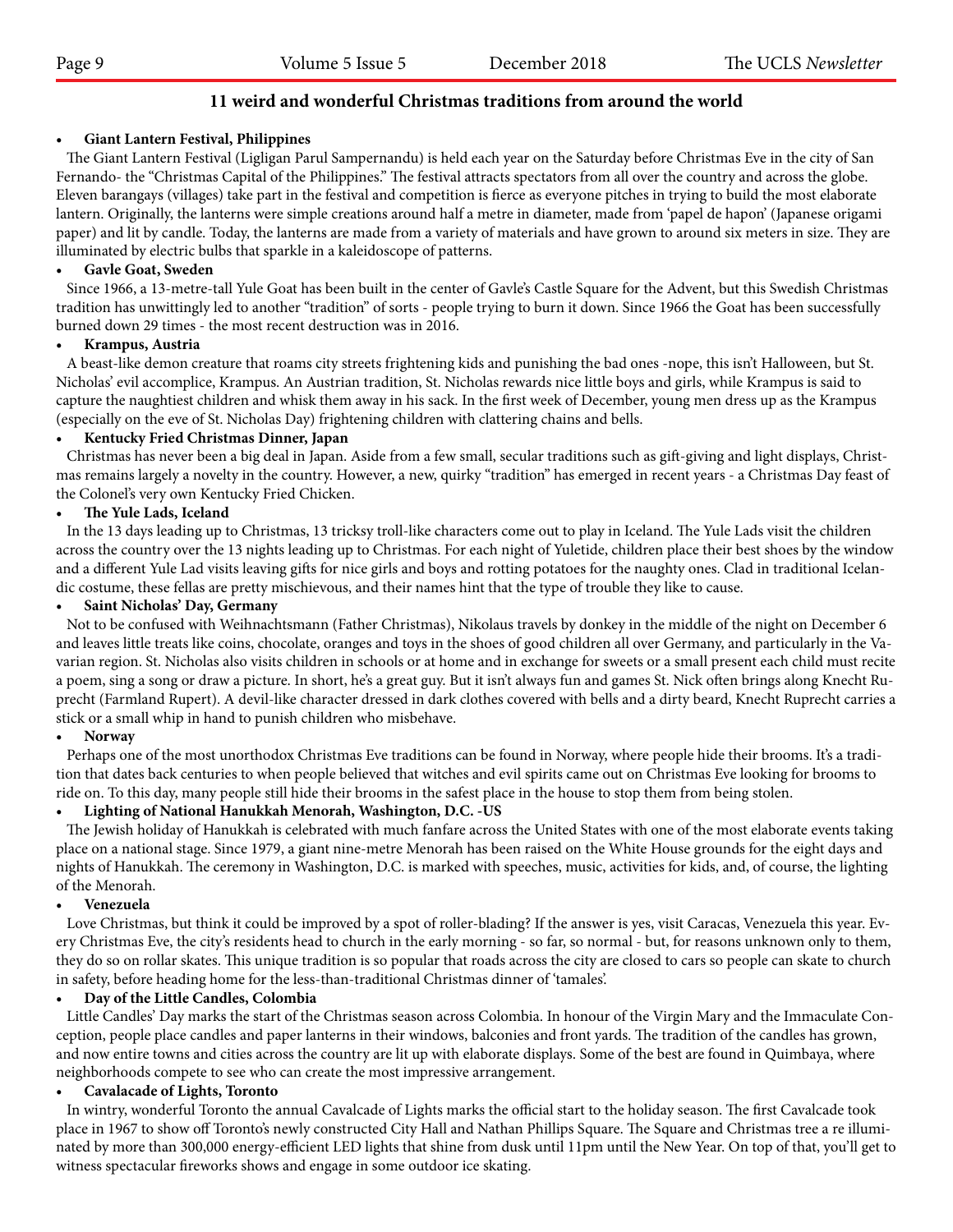#### **Vermont Towns Settle Colonial Boundary Dispute**

CBS News, April 26, 2010

 A Colonial-era boundary dispute between two Vermont towns that were never exactly sure where one ended and the other began is finally going to be settled. But it was old maps, not GPS or Google Earth, that ultimately found the common ground for the towns of St. George and neighboring Shelburne. The process has pointed out the art of trying to read the minds of the original surveyors and land granters to establish where the lines were drawn.

 "It's a matter of 'let's get this defined'" said Phil Gingraw, chairman of the St. George Select Board. "Two-hundred-and fifty years ago, people would not really have cared. Today, I think, things have changed a lot, and that's why we need definition.

Vermont itself was a by product of a land dispute between the colonies of New Hampshire and New York.

 Both issued land charters for the area between the Connecticut River and Lake Champlain. Much of what became Vermont was first surveyed in the 1706 using primitive equipment in near-trackless wilderness.

 "Sometimes, the early surveying errors were so spectacular, we've found areas that had never been in any town," said state archivist Gregory Sanford.

 It wasn't until the 1980s, for example, that the Vermont Legislature awarded a 380-acre parcel known as Perley's Gore to Montgomery, even though it has existed for more than 200 years without belonging to any town.

These kinds of boundary disputes aren't uncommon:

-During the severe 2008 drought, the state of Georgia tried to reassert its right to its northern boundary on the 35th parallel, authorized by Congress in 1796 when the state of Tennessee was created. The point on the parallel where Georgia, Tennessee and Alabama meet is on the southern bank of the Tennessee River. It turned out the 19th-century surveyor tasked with finding the western end of Georgia's northern boundary was off by just over a mile, ending Georgia just south of the river. That left Georgia unable to tap into the river and pump much-needed water south into Atlanta.

-The monument where the four corners of Arizona, Utah, New Mexico and Colorado come together is off by 1,807 feet. But the surveying error has become irrelevant, since the states have adopted the accepted location as the only spot in the country where four states meet.

 "These (disputes) occur when this exact thing happens," said Curt Sumner, executive director of the American Congress of Surveying and Mapping, in Gaithersburg, Md. "Somebody has reason to question or be questioned about where their property lies."

Solving them is never easy.

"That's part of the puzzle-working, mind-reading part of what surveyors get into," Sumner said.

 On Aug 18, 1763, acting under the auspices of King George, then-New Hampshire Gov. Benning Wentworth granted charters for the towns of Shelburne and St. George.

 Neighboring communities, including Vermont's biggest city, Burlington, had already been laid out. So Shelburne and St. George were squeezed in, their maps overlapping. There was an effort to settle the dispute in 1848, but the issue lingered.

 In 2007, a couple built a house on the disputed territory and had to ask for building permits in St. George, even though tax maps showed the land to be in Shelburne.

 Despite modern mapping techniques, the towns had to use the old maps, look at stone walls and rock piles and survey the area again.

Even then, the towns had to submit to an arbitrator, because the original maps overlapped.

 "You can go to the store and for a couple hundred dollars buy a GPS that will tell you you're within a few feet of a location," said Gingraw. "If you buy an expensive one, you can be within millimeters. That's what people want, a firm definition of where their property is and what's theirs and what's not theirs."

 Under the arbitration agreement reached in February, both towns got some land. The house, meanwhile will be considered part of St. George. Still needed is a final survey that sets the monuments marking the boundaries, which must be approved by the Vermont Legislature.

Shelburne Town Manager Paul Bohne said the issue was never particularly contentious, but it did need to be settled.

 "It's been fascinating to get into the history and go back to Benning Wentworth and what was in his head," Bohne said. "When all was said and done, he had given the same land to different towns."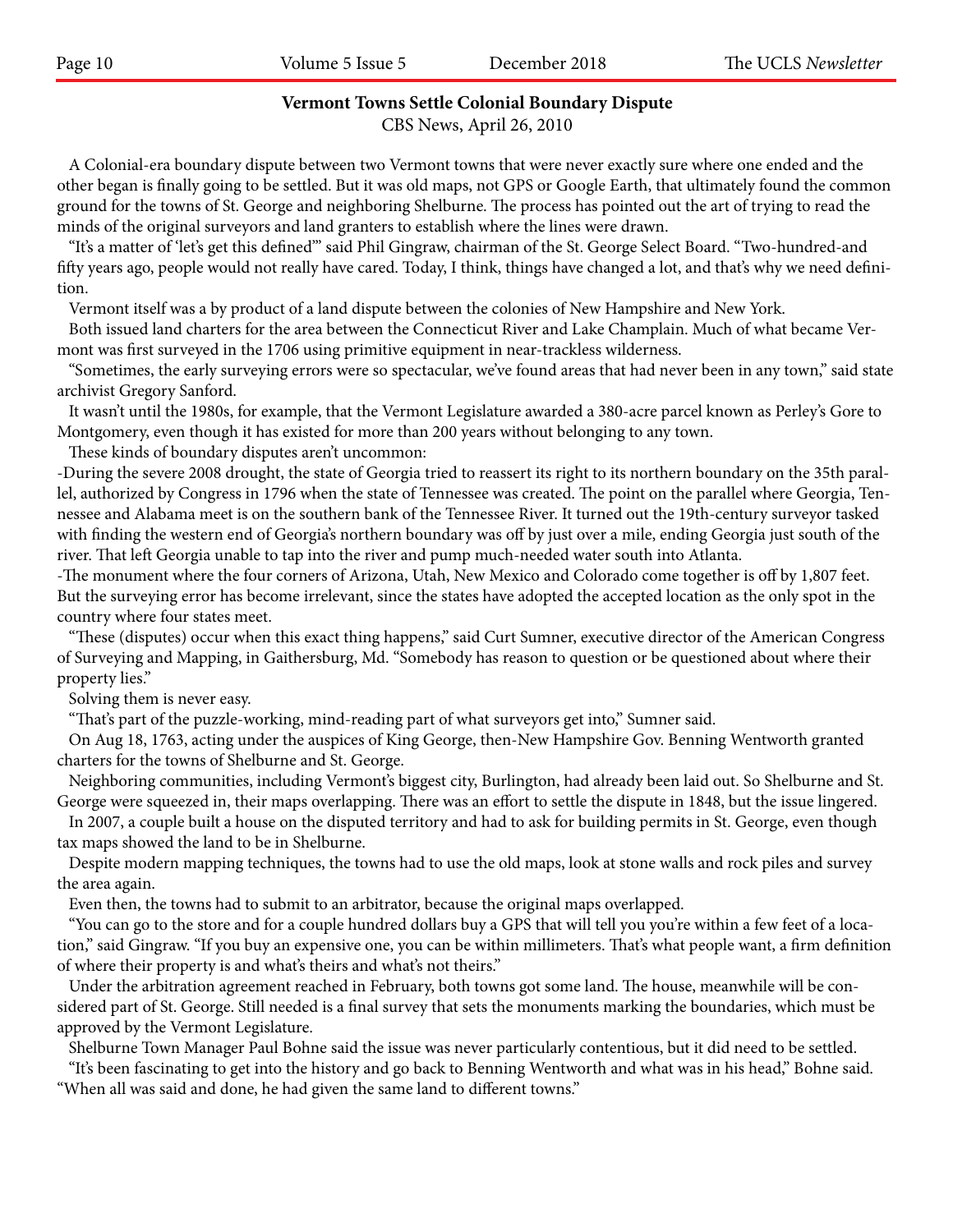Reminiscence Of An Old Surveyor, Part III Other Equipment by: Knud E. Hermansen P.L.S., P.E., Ph.D., Esq.

 This is the third and last article of surveying equipment and procedures that are now relegated to history. I have been surveying for around half a century. I started before electronic distance measuring was common. Transits and steel tapes were the prevailing equipment found in a survey firm. Metal detectors were rare. As a result, I have had experience with surveying equipment that will never be used again by the modern surveyor.

 My two previous articles have discussed taping, the compass, and the transit. I shall now delve into other procedures and equipment known and used in historical surveys which I often took part.

 **Plane Table** - In the early mapping surveys I often participated in, we used the plane table and alidade to prepare a site map and topographic map while in the field. In the days before computers, the plan table was an excellent tool to prepare an accurate map in a hasty manner. I have been told that almost all the soil maps prepared in the 1920s and 1930s were done using the plane table and alidade. I had not made my debut on the surveying field at this time so I have no first-hand knowledge of the accuracy of his information.

 The plane table was a large board, the dimensions of which I can no longer remember. It was the size of a typical drawing board that engineering and surveying students once had to purchase when studying in their major. This board was mounted on a tripod. The board came with the tripod mounting ring fastened to the underside of the board. The mounting ring was a size that was equivalent to the transit mounting ring. The board, once mounted on the tripod, was set up at waist level. There was no attempt to plumb this over a known station though I suppose there were situations when this should be done. It was possible to do so.

 A large sheet of paper was fastened to lay flat on the top of this board using tape or tacks. The alidade was then placed on the board, atop the paper. I suppose an alidade could be described as a transit scope fastened to a flat scale - the scope being above and parallel to the long length of the scale. Somewhere on the scale was a bubble that was used to level the drafting board or plane table.

 With the plane table leveled, a long shanked pin was inserted through the paper into the board. This represented the observer's position. The mapping of the area could now begin.

 The rodman, armed with a stadia board, would hold the stadia board at a point to be located by the person at the plane table. Using the stadia hairs apparent when viewing through the scope in the alidade, the distance from the

alidade to the stadia board would be determined. On the plane table, the scaled distance would be measured from the long-shanked pin along the edge of the alidade where a point would be marked and labeled on the paper. The orientation of the scale's edge on the alidade being the same direction as the scope is pointing. This procedure was repeated numerous times until the surveyor was satisfied the paper fastened to the plane table was complete with the information necessary for the map being produced on the plane table.

 Elevations could be obtained by the simple expediency of setting the alidade level using a scope bubble for this purpose. Most alidades had a plate and Vernier to read a vertical angle that would allow the elevation to be determined by trigonometry. Many alidades had what is known as a Beaman scale that would allow calculations without having to look up trig values. I will omit discussing the Beaman scale and how it was used. In truth, I am rather rusty in remembering how to use it after more than four decades without practice.

 The end result is that the survey crew returned to the office with a completed map of the area often including contour lines. The only consistent fault I found with the plane table was the fact that survey work on a hot summer day using a graphite pencil often left the map sheet covered with smudges.

**Stadia Board** - I have mentioned the stadia board while speaking of using the plane table. The stadia board may be visualized as a level rod with much larger graduations. The stadia board was somewhat wider than a level rod in order to accommodate the larger graduations. The larger graduations allowed for seeing the rod at longer distances.

 I suppose reading stadia distances is a lost art. It was a rather simple procedure unless there was trig involved. The difference in the rod readings between the upper stadia wire or hair and lower stadia hair was obtained and multiplied by 100 giving the distance in feet, assuming the stadia board was so marked in feet and decimal parts of a foot. I will confess to reading the stadia rod at ranges that I could only read half of the stadia rod - that is using only the center wire and top wire or bottom wire. In such cases, the interval between the middle and upper or lower stadia hair was multiplied by two before multiplying by 100.

 In theory if the stadia rod could be read to the nearest 0.01 of a foot, the horizontal distance could be calculated to the nearest foot. Conversely, if the instrument operator made an error reading of 0.01 of a foot, the horizontal distance would be in error by a foot. This precision was acceptable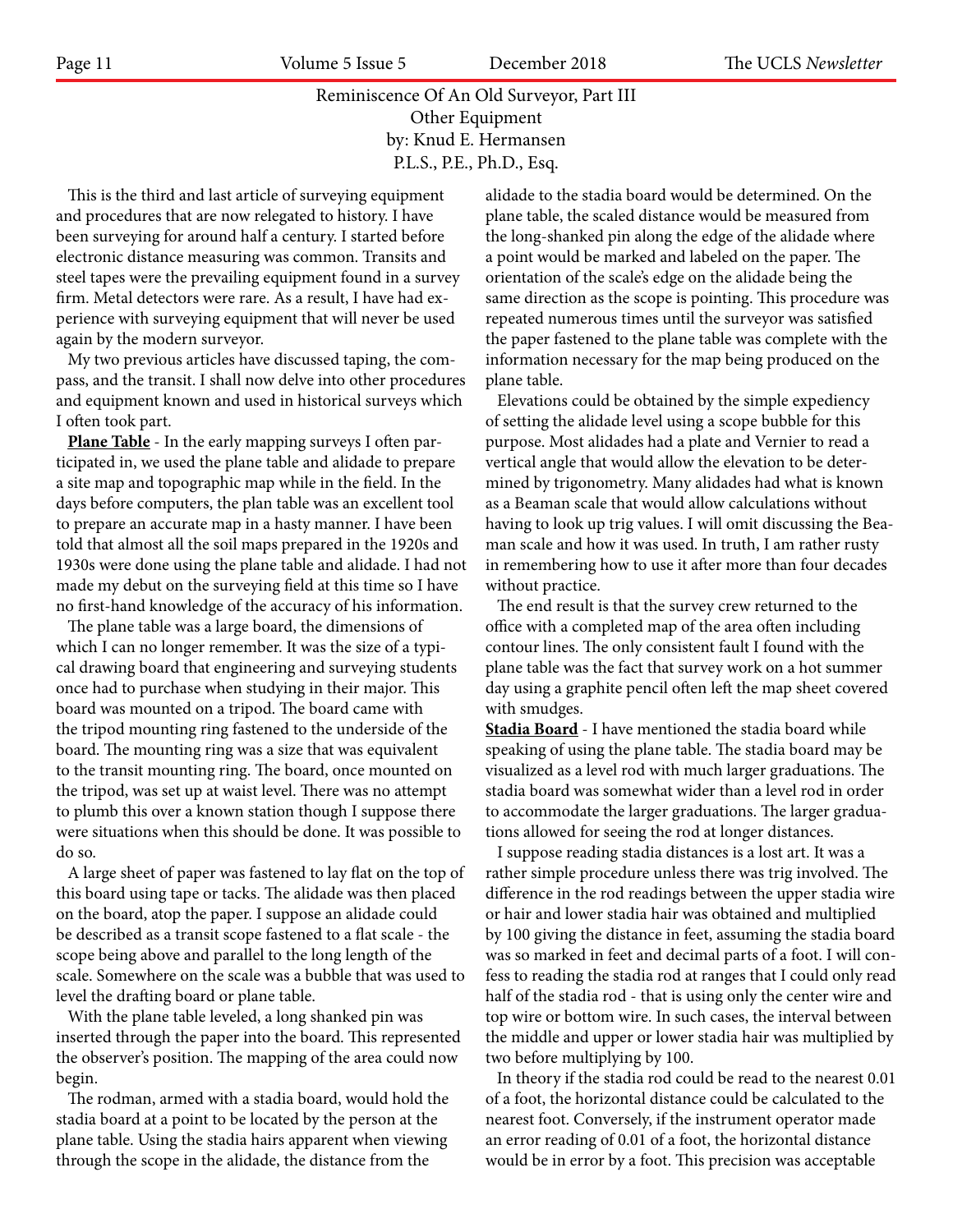Reminiscence of an Old Surveryor continued...

 I will say that I met more than one old surveyor that laid off subdivision lots using stadia to the annoyance of the modern surveyor who find the distances between corner monuments varying by as much as two feet with no consistency in the error that would allow a dependable deficiency or an overage to be applied when retracing the lot boundaries. Perhaps I have solved a mystery involving some old subdivisions and corners found.

**Heliotrope** - I will comment briefly about the heliotrope though its use in private practice was very limited. The heliotrope was an elongated target, fasted to a tripod, and plumbed over a point. The heliotrope, I used, was composed of two rings along the elongated board with a mirror at the end farthest from the instrument observing the heliotrope. One heliotrope I used actually had two mirrors that allowed the sun's light to be bounced from the sun using the first mirror of the heliotrope that then reflected the sun's beam through the two rings to the observer. The double mirrors was required if the sun was behind the heliotrope as it was pointed toward the instrument. The rings in the heliotrope were aimed at an observer standing behind an instrument that was being used to measure angles. The mirror at the rear was adjusted to reflect the sunlight down through the rings toward the instrument operator producing a bright light for the observer to aim upon. Given the sun's apparent movement, the person at the heliotrope had to continuously adjust the mirror. I was always impressed that when standing at the instrument, I could see the bright light reflected by mirror on the heliotrope for up to 30 miles away in some cases.

**Subtense Bar** - I suppose the subtense bar I used from time to time was more common than a heliotrope in private practice but not by much. The subtense bar appears as a much shortened level rod rotated from the vertical to be horizontal or roughly parallel to the ground. The subtense bar was mounted in its center on to the top of a tripod. The tripod was centered over a traverse station or control point. From one end of the bar to the other was a known distance. The subtense bar that I used had a sight tube in the center. The bar was rotated about the tripod top until the sight tube was centered on the instrument operator. This would put the length of the subtense bar perpendicular to a line between the subtense bar and instrument. The instrument operator would measure the angle between the ends of the subtense bar. Using trigonometry, the distance between the instrument and the subtense bar could be calculated. The accuracy of the distance was a direct function of the accuracy in measuring the angle. The subtense bar was a very useful tool in measuring those distances that could not be taped. I would use the subtense bar in measuring distances across water bodies. I also used it from time to time when I

did not have an extra person to help me tape the distance. **Plumb Bob** - I will repeat my statement from my first article and say that I don't believe a plumb bob can be found among the equipment of the modern surveyor. The plumb bob was necessary for taping. It was necessary to hang the plumb bob under the tripod in order to place the instrument over the point, there being no optical plummets on survey equipment at the time. Finally, the plumb bob was required to give back sights and fore sights over marks and monuments in the field. I have heard of more than one employer that docked the pay of an employee that forgot to bring their plumb bob to the field.

 The use of the plumb bob would seem rather easy but it was not. Consider my previous explanation on the use of the plumb bob when taping. Hanging the plumb bob under the tripod to allow the instrument to be centered over a mark required the person to have mastered the art of a slipknot. A slipknot allowed the plumb bob to be raised or lowered depending on the adjustment of the tripod legs and how close over the mark was necessary to aim the point of the plumb bob. To use other than a slipknot caused a knot to be left in the string. A knot in a plumb bob string was a crime commiserate with wanton destruction of property.

 The person had to be adept at wrapping the string around the head of the plumb bob. The wrapped string was fastened in such a manner that a tug at the string's end would unwind the string without leaving a knot. Many surveyors purchased gammon reels that alleviated this task. **Leroy Set** - I will depart from surveying equipment in this one instance to speak of the LeRoy set. While it may not be classified as surveying equipment, almost every surveying firm had a LeRoy set unless the firm had a person gifted with beautiful handwriting.

 The LeRoy set was a lettering set using lettering templates and a scriber. The scriber had three arms. One arm went into a long slot on the lettering template. A second arm went into a pin that followed the indent of the letter or number in the lettering template. The third arm held a pen that would ink the letter or number on the paper, mylar, or vellum. The letter templates came in different sizes, fonts, and styles. I spent many hours using a Leroy set. Probably a quarter of that time was spent getting the ink to flow smoothly out of the pen. I may have exaggerated this time a little. Getting ink to flow was an art that usually involved the tongue and lips not to mention scattered across the vellum or mylar. This reminds me that another quarter of the time was spent removing ink that did flow out of the pen but in the wrong location or too copiously on locations without enough pounce. Enough said on that topic as it brings back many frustrating moments.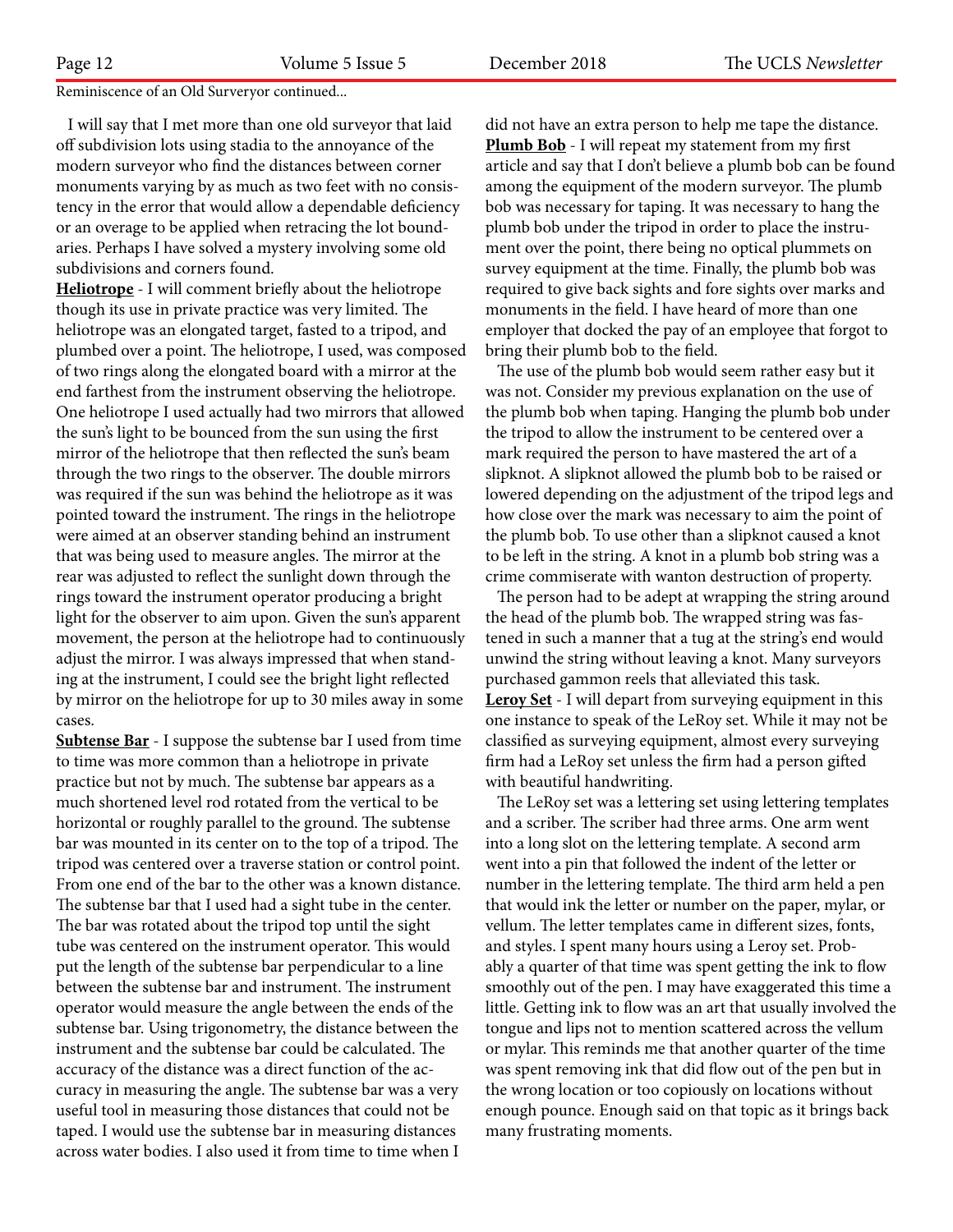Reminiscence of an Old Surveryor continued...

**Chain** - I will admit to only using a chain one time. I would be perceived as really ancient had I admitted to frequent use of the chain - so I won't do so. For those surveyors that have never seen a surveyor's chain, the surveyor's chain does not appear like the chain an individual would find in a hardware store. The links in the surveyor's chain are approximately 7.92 inches. Each link is a length of wire with a loop at each end of the wire shank that connects to a ring loop that connects to the loop on another similar link for the chain. A four-rod chain will have four brass tags with one to four fingers. One finger is found at the one-rod length along the chain. Two fingers are found at the two-rod length and so on. When measuring, a surveyor would count the number of rods plus the number of links to the object measured although many a rural surveyors simply gave the number of rods and perhaps half rods without bothering to count individual links.

 While there is sag in a steel tape, it hardly compares to the large sag found when holding the chain above the ground. Furthermore, every loop in that damn chain seemed to catch and clog with sticks, grass, mud, and other debris gathered when dragging the chain along the ground. To further agitate the temperament of the user - in one case being me - the debris would somehow snag and hold two link loops together thereby doubling the chain back upon itself involving some length of the chain. If there is a log with some small appendage sticking from the log you can count on the link loop snagging the appendage. There were always some vegetation protruding from the ground that would snag the chain. Links soon stretched or even broke. Of course, these problems were all relayed to me since I can't be that old to have personally experienced the agitation caused by measuring with the chain.

**Dip Needle** - Metal detectors were around since World War II but their widespread use in surveying firms seemed to occur in the mid to late 1970s. Surveying without a metal detector resulted in many pincushion corners since an existing pin or pipe that was buried to mark the corner was not always found before a new monument was set.

 One trick that I often employed before owning a metal detector was to hold a compass and slowly float the compass just above the ground and look for twitches in the compass needle. This technique allowed me to find many metal corners that were just below the ground surface. In the 1960s up to the widespread use of metal detectors, dip needles were commonly used to find the buried metal corners. Dip needles were composed of a box with a long, looped strap. The box contained a magnetized needle. The box had a window allowing observation of the needle.

 Using the long strap to allow the surveyor to stand up, the box was hovered over the ground while the needled was observed. The sensitive, magnetized needle dipped when

influenced by nearby metal. By this means, the surveyor could discover if there was a metal pin, pipe, or bar below the ground surface. The dip needle was not as sensitive to buried metal as modern metal detectors. I don't believe I ever found a pin or pipe that was buried more than half a foot below the ground surface using a dip needle. **EDME** - Early electronic distance measuring equipment, known as an EDME or EDM, using shortened initials, were a separate item of equipment from the transit or theodolite. Often the operator would have to remove the angle measuring equipment and mount the EDM directly on the tripod. Later, the EDM and angle measuring equipment were configured so the EDM was mounted on the standards of the angle measuring instrument.

 The first EDM I used was a tellurometer or cubic tape. A tellurometer was set up on both stations and pointed toward the other station using a null needle to find the optimum pointing. Each tellurometer would determine the distance between the opposing tellurometers. The two distances were averaged. The tellurometer used microwaves to determine a distance. You could switch between speaking to the other operator and measuring a distance. Distances were calculated using a paper form that I shall mention again with the next item of distance measuring equipment.

 Later I used a Hewlett Packard laser EDM. With this instrument, you knew you were pointing at the reflector because you would see a bright red light as the laser light was reflected back to the instrument. That probably did not do my eyes any good. Not that standing in the path of microwaves was healthy.

 Both items of equipment, the tellurometer and laser EDM, required a needle be nulled, numbers read, frequencies shifted, and an entire sheet of a paper form employed were various readings were made, entered, and manipulated. I believe the form was published by an IRS agent who first invented the 1040 long form.

 Temperature and atmospheric corrections had to be hand calculated. Prism corrections were applied to every measurement of the laser EDM. It was a complicated and time consuming process to determine a distance. Yet, it was far faster and more accurate than obtaining long distances by taping.

 If my memory serves me, the Guppy was the first instrument I possessed that gave a distance directly without a lot of data entry on to a form and intermediate calculations. I will not further describe this popular EDM. After the Guppy, the angle measuring and distance measuring were combined into one instrument known as the total station.

 Twelve-volt batteries powered these early EDMs. I often used the battery in my car or hauled around a heavy twelvevolt battery to power the EDMs. To save weight I later used a motorcycle, 12-volt battery. If my memory serves me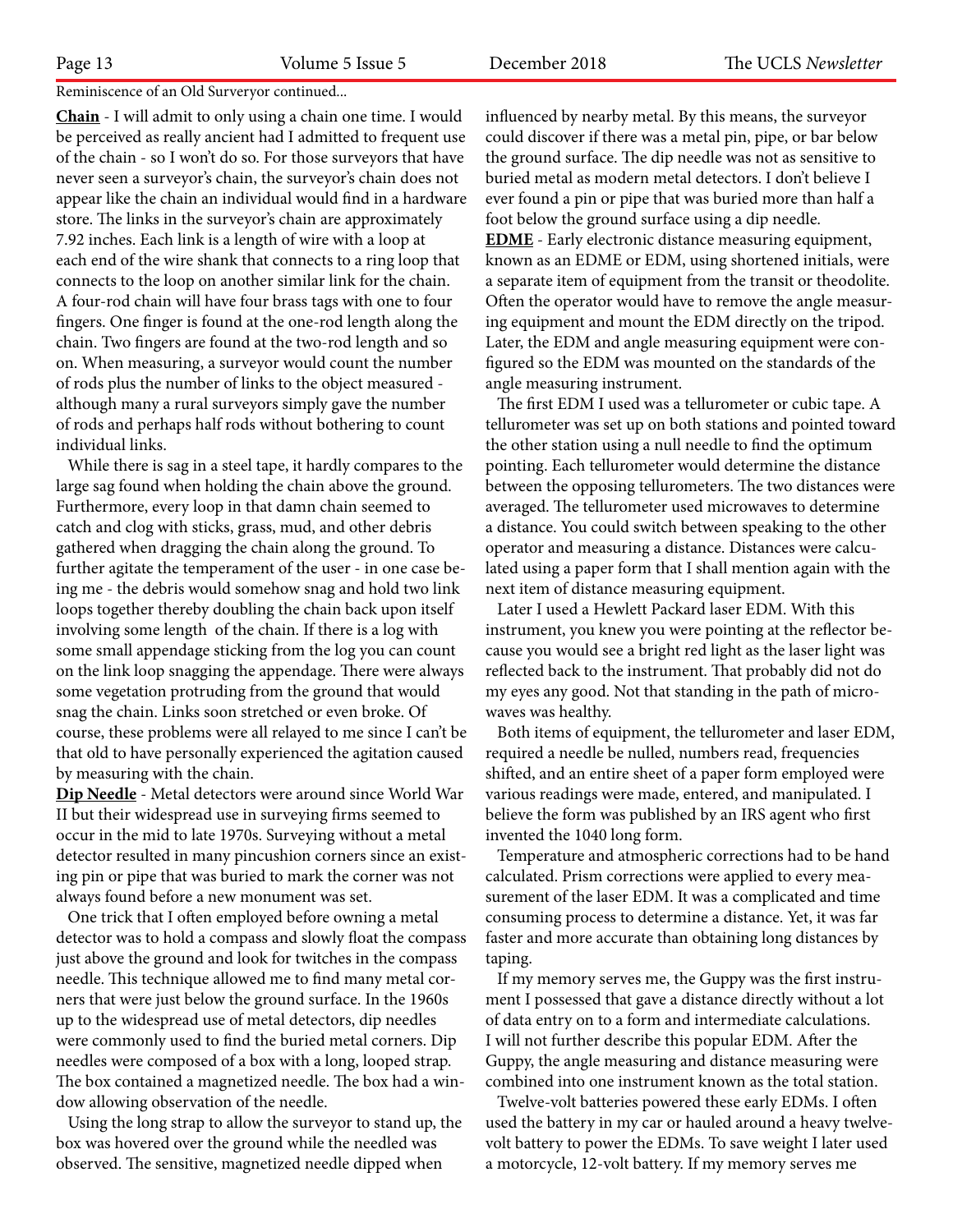Reminiscence of an Old Surveryor continued...

correctly, the batteries never seemed to last an entire day. They seemed to always be drained at the farthest point from the road.

 I will end discussing the early EDMs with the statement that the horizontal distance always had to be calculated using the zenith or vertical angle. The EDM was mounted on the standards of the angle measuring equipment, the offset had to be taken into account. Long distances often required numerous prisms stacked upon each other in order to get sufficient light reflected back to the EDM to effectuate a measurement.

**GPS** - I suppose someone seeing this heading will exclaim that the GPS is not an old piece of equipment regulated to history. If you had seen the GPS equipment I first used, you would admit it was historical and that equipment is relegated to history.

 The historical GPS equipment was large and cumbersome. Several twelve-volt car batteries were often required to operate the equipment and obtain sufficient satellite data. The GPS receiver could not be used at any time of the day or for that matter any day of the week. There were not sufficient satellite constellations to allow for 24-7 operation of the GPS. Depending on the satellite constellation configuration for that day, data could only be collected during a limited time window. I often occupied a station in the darkest hours of the night in order to comply with a pre-determined window of opportunity for receiving satellite data. I met more than one police officer that was very suspicious of my activities.

 Spending hours on a station to obtain sufficient data was common. In fact, multiple observation windows (think days) of observation were often required. In the earliest GPS, the timing of when the GPS was to be turned on was important. When I speak of timing, I mean down to the odd minute.

 Now I ask, does the GPS I have just explained remind you of what a person now uses as they run around with that lightweight GPS receiver on a prism pole, collecting numerous locations in a day?

**Other Equipment** - My colleague, Carlton Brown, has written several articles about slide rules and early calculation machines so I shall not mention those. I will say that when I first started surveying there were no calculators. I used logarithm tables and had to look up trig functions in a book. Unless you have tried to look up log and trig values in a book of tables, you have no idea of the errors that often resulted from trying to interpolate values using the tables in the book.

 I have no doubt there were other items of equipment used by historical surveyors that I have not mentioned for the simple reason that I have never used the equipment or

forgotten I used the equipment when writing this reminiscence. Forgetting is easier and more common as I get older. I am sure surveyors of my age can add their thoughts and should do so before we pass into history.



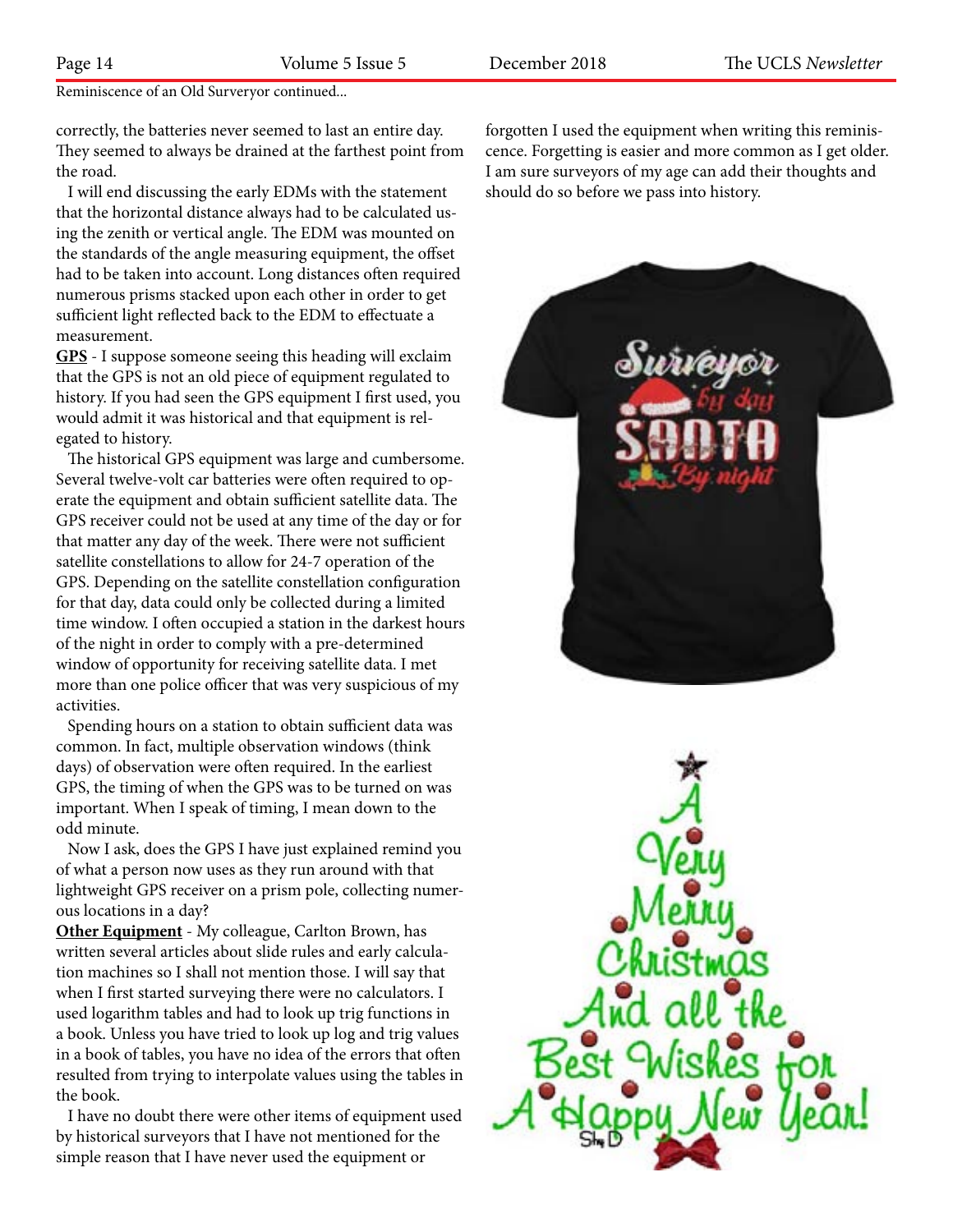#### **Active Membership**

 For a good number of UCLS members, including myself, there is no difference between being a member and being an active member. We are state and chapter officers. We plan and host the annual conference and fall forum; we publish the UCLS Foresight and Newsletter; we review questions for the entrance exam, and oversee the scholarship fund; we do legislative and public relations work; we develop standards and monitor ethics; not just for the council, but for the profession as a whole, and represent it locally and nationally. However, we are the minority, no more than the proverbial tip of the iceberg.

 A large number of members do no more than pay their dues. A fair number attend chapter meetings and functions, sometimes sporadically. More members attend the annual conference than participate in chapter activities. All too few can be enticed or cajoled to do something "for the good of the order".

Why is there such a disparity? Why are so many of us inactive?

 I believe the primary reason is that we all have life apart from our work and therefore have other important things to do. We have families and affiliations that make compelling demands on our resources, both time and money. We cannot do everything, and must choose.

 Unfortunately, our priorities are sadly unbalanced - if we concentrate only on our work and on our personal obligations and make no time for the profession - if we do not, as the saying goes, give something back to it.

 We do not do more because we think the profession is taken care of by DOPL. There is nothing for us to do but comply with the laws and regulations of the board. The less we hear of the law and from the Board - the better. After all, the Board is concerned only with individual practitioners: granting and renewing, and occasionally suspending or revoking licenses, and imposing fines. It is not concerned with us in the aggregate or with the profession as such, other than to chastise the worse of us.

 Furthermore, we do not do it because we are individualists. We work in isolation from each other. We do not even like to compete, and would just as soon let someone else have a job on which we bid. It is not strange that we view an association like the UCLS, either as a self-servicing club or a meddlesome league- the kind of group one does not want to join, if they would have someone like oneself as a member; and for which one does not want to exert oneself, if one does join.

 This is not to say that the well-being, or at least the reputation, of the profession is not tied to individual performance. It is manifest in daily practice by serving our clients well and by being honorable and dignified in all we do; it suffers as a result of poor service and deplorable demeanor.

 Individuals, however, cannot promote the well-being of the profession as a whole by acting alone. Matters concerning both the legal status and the communal stature - not to mention the financial blessings - of the profession require concerted action and cooperative effort. There is strength in numbers!

 It follows that we should join the Council for our own good and that we should participate - and participate vigorously - in activities that benefit us all.

 Too many of us simply do not see the benefit of an association such as the UCLS. We see only what it will cost us and, perhaps not unfairly, ask what we will get in return. Our willingness to join and to participate in the activities of the association is conditioned by a skepticism about both the benefits of belonging and the efficacy of the organization.

What makes us skeptics; it seems to me, is our immediate self-interest, our limited vision, and our disbelieving attitude.

 We look for a payoff, but there really is no immediate or direct gain from being active in UCLS. If anything, we are likely to expend more of our time and money on the UCLS than we would were we not active. The reason is that the aims of the Council are broader than our own personal concerns, and that our advancement of these aims would be suspect, were we to benefit from it personally.

 The Council can benefit us generally. It can stem the flow of work out of our hands as a result of technological advancements, by providing educational opportunities, such as workshops and conferences (even espousing mandatory continuing education). It can lessen the lack of clear understanding of the tasks of the profession among some of the practitioners, and counteract blatant misrepresentations of the profession by some of its representatives. In addition, it can boost the stature of the profession through public relations efforts. The gain from these efforts may not be easily measured, but it is not less real.

 What stands in our way is the lack of vision on the part of too many of us. We are constantly warned that we are being overtaken by events over which we should have control, but are so entrenched in our work that we fail even to notice what is happening. This is said about the use of GPS equipment and the applications of GIS and scanning technology. It is no doubt true that many of us are old dogs, unwilling to learn new tricks. It is also true that surveying is a conservative activity, and that changes in instrumentation have not changed procedures radically. (A resection, after all, can be done with compass and chain, a logarithmic table and a Gunter's rule!)

 All it takes on the part of each of us is a little faith and effort. As with most things in life, the belief that participation in the activities of the UCLS is worthwhile is like a self-fulfilling prophecy. One of my colleagues used to say that you get out of it what you put into it.

 The function of the Council is to promote the profession. We might all benefit from periodically reading the UCLS bylaws and articles of incorporation, visiting its website, contributing to its publications, and be inspired to do more - to do something for the profession. We might also do well to give a hand, literally and figuratively, to those who are presently active in the Council, and thereby join their ranks.

Anonymous - but participating - UCLS Member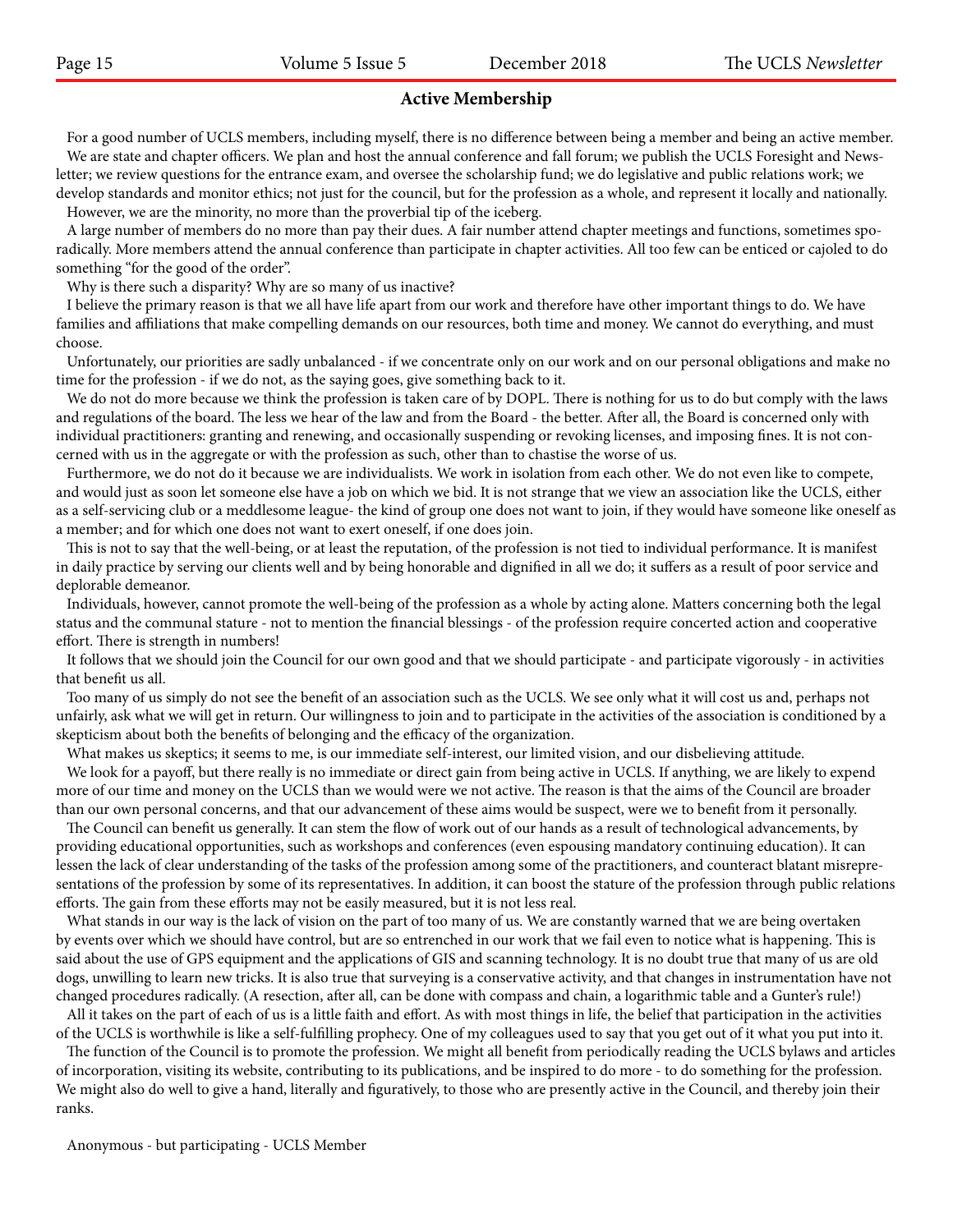# Making a Difference

2019 UCLS Conference

|            |                                                              | Wednesday, February 20, 2019                                                |                                                                     |  |
|------------|--------------------------------------------------------------|-----------------------------------------------------------------------------|---------------------------------------------------------------------|--|
| 12:00-1:00 | Registration                                                 |                                                                             |                                                                     |  |
| 1:00-1:30  | Welcome - Opening Ceremonies<br><b>New Mission Statement</b> |                                                                             |                                                                     |  |
| 1:30-3:00  | Assigned Topic/Call for Papers Presenter Name                |                                                                             |                                                                     |  |
| 3:00-3:30  | Break                                                        |                                                                             |                                                                     |  |
| 3:30-5:00  | Open Discussion<br>Ombudsman                                 | Minor Land Division<br>Regulations<br>Mohave County, Arizona<br>Jason Foose | Surveying the Ephraim<br>Tunnel<br>Leon R Day<br><b>Cory Squire</b> |  |

| Thursday, February 21, 2019 |                                                                      |                                                                               |                                                                     |                                                                            |  |  |
|-----------------------------|----------------------------------------------------------------------|-------------------------------------------------------------------------------|---------------------------------------------------------------------|----------------------------------------------------------------------------|--|--|
| 7:00-8:00                   | Late Registration - Hot Breakfast                                    |                                                                               |                                                                     |                                                                            |  |  |
| 8:00-10:00                  | Risk Management<br>for Surveyor's<br><b>Gary Kent</b>                | <b>Identifying and</b><br><b>Locating Roads</b><br>Deveron<br><b>Anderson</b> | UDOT - Right of<br>Way Design<br><b>James</b><br><b>Olschewski</b>  | FAA Part 107<br>Remote Pilot<br>License<br>Review<br><b>Aerotas</b>        |  |  |
| 10:00-10:30                 | Break                                                                |                                                                               |                                                                     |                                                                            |  |  |
| 10:30-12:00                 | Risk Management<br>for Surveyor's<br>(continued)<br><b>Gary Kent</b> | THREE "HALF"S<br><b>Jason Foose</b>                                           | Accuracy and<br>Precision<br><b>Tim Kerr</b><br><b>Peyton Hatch</b> | FAA Part 107<br><b>Remote Pilot</b><br>License<br>Review<br><b>Aerotas</b> |  |  |
| 12:00-1:30                  | Lunch - Vendor's/Officer Announcements/Surveyor of the Year Award    |                                                                               |                                                                     |                                                                            |  |  |
| 1:30-3:00                   | The Surveyor's<br><b>Judicial Role</b><br><b>Gary Kent</b>           | <b>THREE "HALF"S</b><br><b>Jason Foose</b>                                    | NGS/NOAA<br>Update<br><b>Bill Stone</b><br><b>Dan Gillins</b>       | FAA Part 107<br><b>Remote Pilot</b><br>License<br>Review<br>Aerotas        |  |  |
| 3:00-3:30                   | Break                                                                |                                                                               |                                                                     |                                                                            |  |  |
| 3:30-5:00                   | The Surveyor's<br>Judicial Role<br>(continued)<br><b>Gary Kent</b>   | THREE "HALF"S<br><b>Jason Foose</b>                                           | NGS/NOAA<br>Update<br><b>Bill Stone</b><br><b>Dan Gillins</b>       | FAA Part 107<br><b>Remote Pilot</b><br>License<br>Review<br><b>Aerotas</b> |  |  |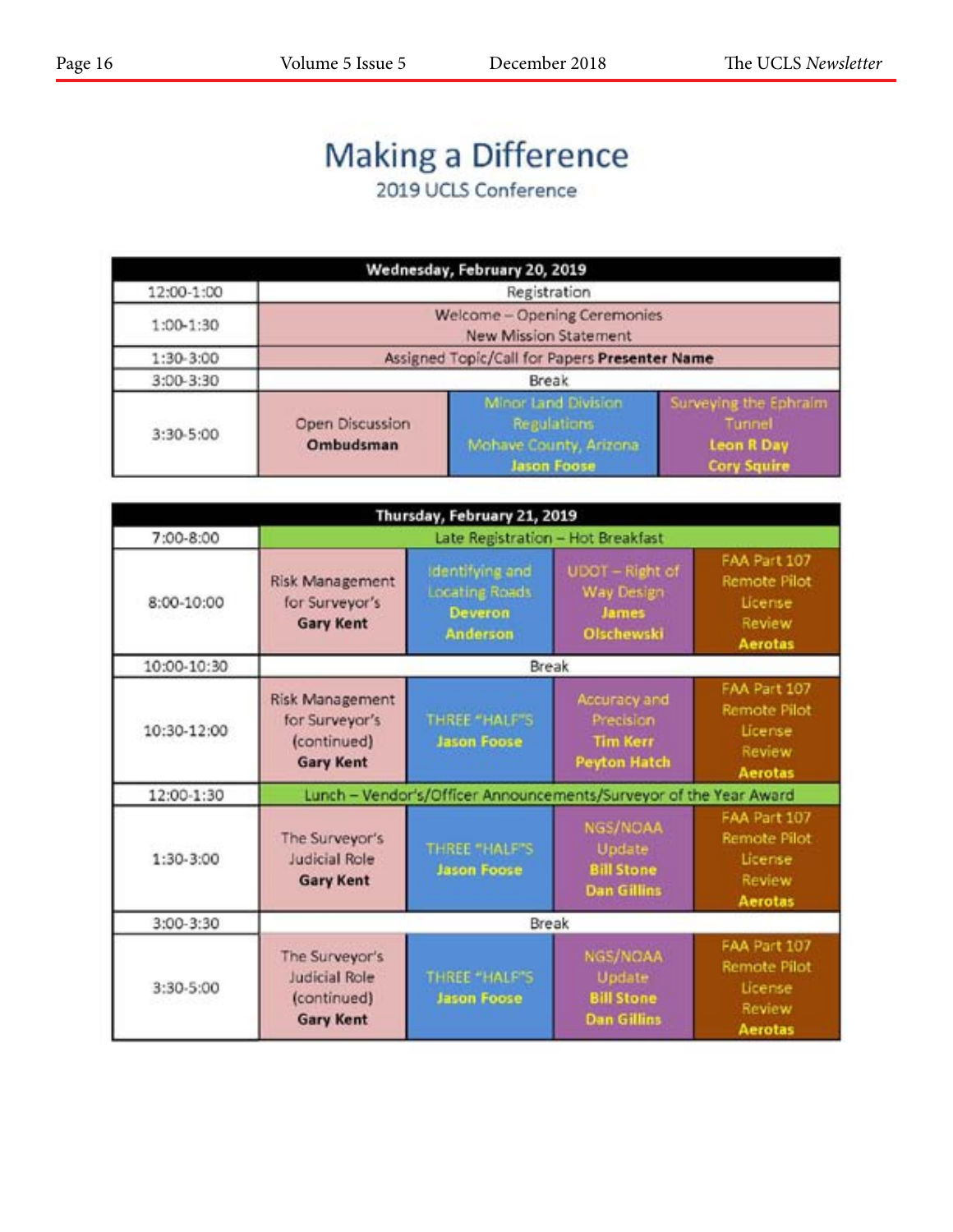## Making a Difference

2019 UCLS Conference

| Friday, February 22, 2019 |                                                                                      |                                                                                                                                                                       |                                                                                                                                   |  |  |  |
|---------------------------|--------------------------------------------------------------------------------------|-----------------------------------------------------------------------------------------------------------------------------------------------------------------------|-----------------------------------------------------------------------------------------------------------------------------------|--|--|--|
| 7:00-8:00                 | Late Registration - Hot Breakfast                                                    |                                                                                                                                                                       |                                                                                                                                   |  |  |  |
| 8:00-10:00                | Health and Safety in<br>Surveying<br><b>Gary Kent</b>                                | What it takes to collect<br>survey-grade data by drone<br>$-0 -$<br>From drone to linework, or:<br>so you have thousands of<br>photos now what?<br><b>Daniel Katz</b> | Air Mobility & AGRC<br>Update:<br><b>Shawn Fernandez</b><br><b>MMRC County Corner</b><br>Reference Sheets<br><b>Gary Ratcliff</b> |  |  |  |
| 10:00-10:30               | <b>Break</b>                                                                         |                                                                                                                                                                       |                                                                                                                                   |  |  |  |
| 10:30-12:00               | Health and Safety in<br>Surveying (continued)<br><b>Gary Kent</b>                    | <b>Strip and Gore</b><br><b>James Kalserman</b>                                                                                                                       | <b>Utah Easements</b><br><b>Mark Gregersen</b>                                                                                    |  |  |  |
| 12:00-1:30                | Lunch - Vendor's/Lifetime Achievement Award                                          |                                                                                                                                                                       |                                                                                                                                   |  |  |  |
| 1:30-3:00                 | Leadership: "Anyone<br>Could Lead Perfect<br>People <sup>*</sup><br><b>Gary Kent</b> | Three Mile Method of<br><b>Surveying &amp; PLSS</b><br><b>Jerry Allred</b><br><b>Dan Webb</b>                                                                         | Making a Difference by<br><b>Bridging the Gap</b><br>James C Dahl                                                                 |  |  |  |
| 3:00-3:30                 | <b>Break</b>                                                                         |                                                                                                                                                                       |                                                                                                                                   |  |  |  |
| 3:30-5:00                 | Auction - Raffle - Closing Remarks                                                   |                                                                                                                                                                       |                                                                                                                                   |  |  |  |



#### **October - Where is it?**

 Tucked between the 215 beltway and the mouth of Big Cottonwood Canyon is a structure hidden from casual view. The aging stone and adobe mill sits near the intersection of Wasatch and Fort Union Boulevards. The Old Mill has an interesting past, which makes it - some argue - the most haunted site in all of Utah.

 The old Mill has been used for various purposes, most notably as a haunted house. Tales have circulated about former caretakers of the mill who have died violently, piquing peoples' interest in the site. Many who have visited Old Mill have reported strange events. Cold Spots, growling, and a general creepy feeling are commonly reported.

UCLS members, Aaron Inabnit, followed by Charles Heaton were the first to respond with the correct answer.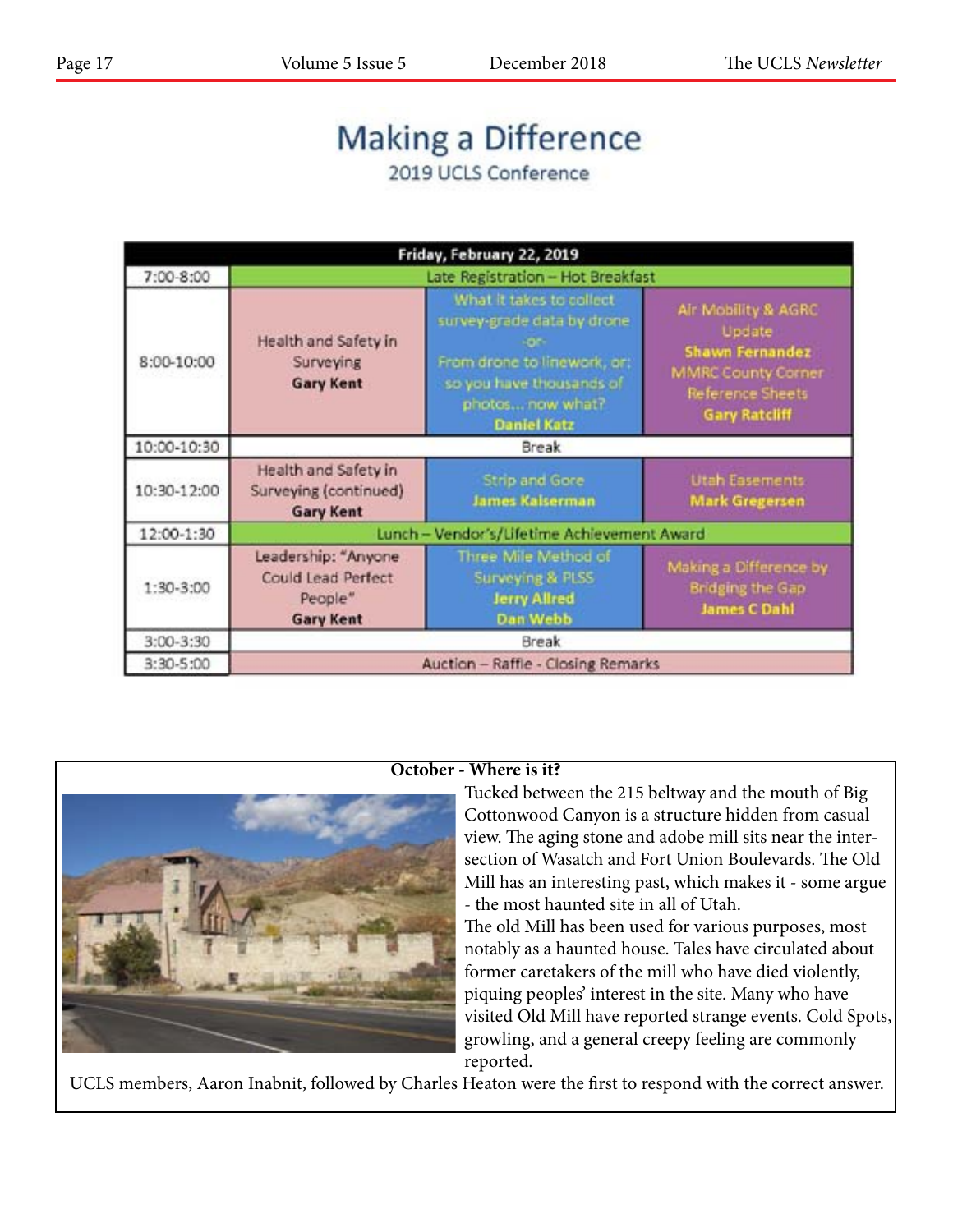

### **UTAH COUNCIL OF LAND SURVEYORS FALL FORUM 2018**

## **SURVEY TECHNICIAN TRAINING NOVEMBER 9, 2018 UTAH VALLEY UNIVERSITY**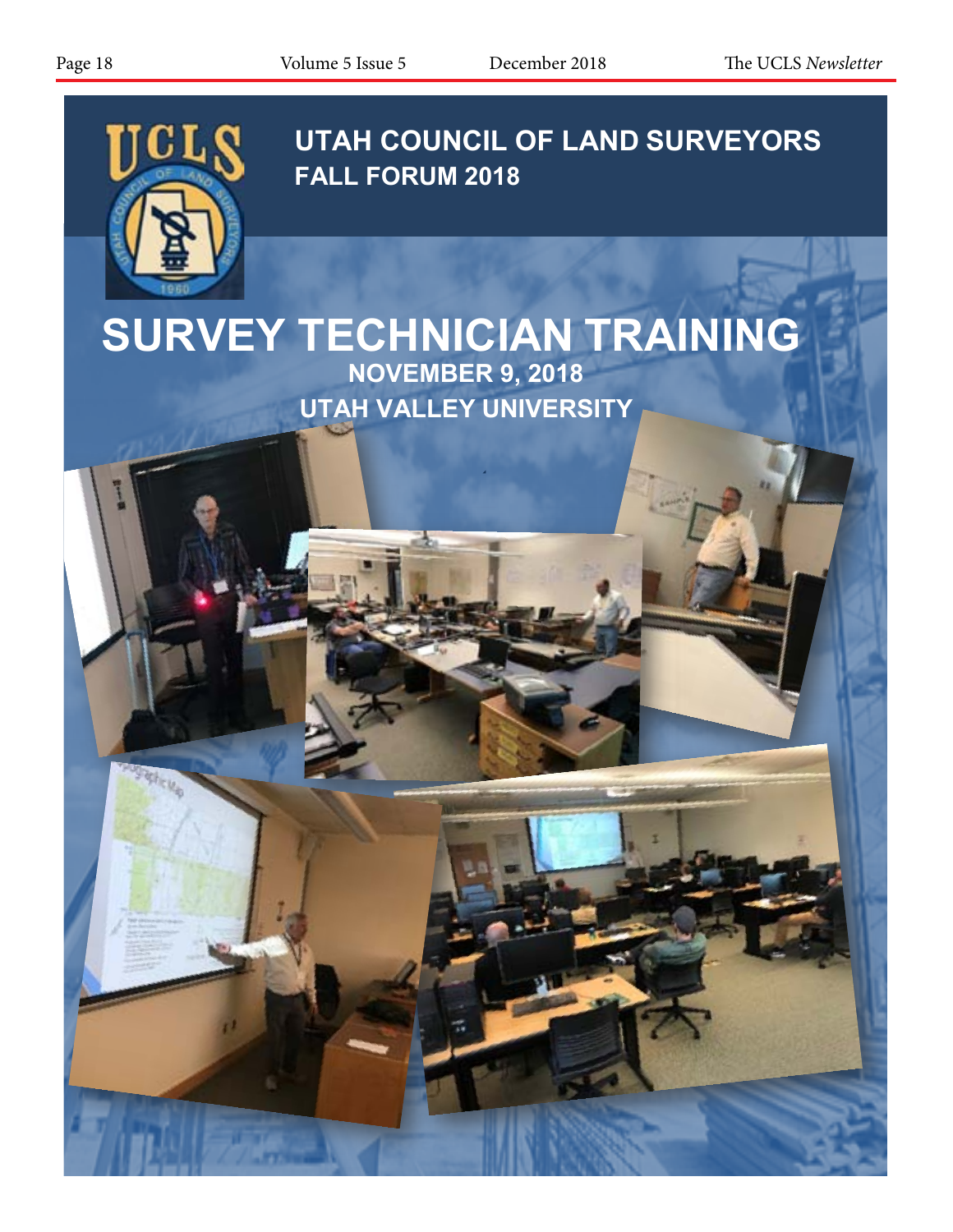